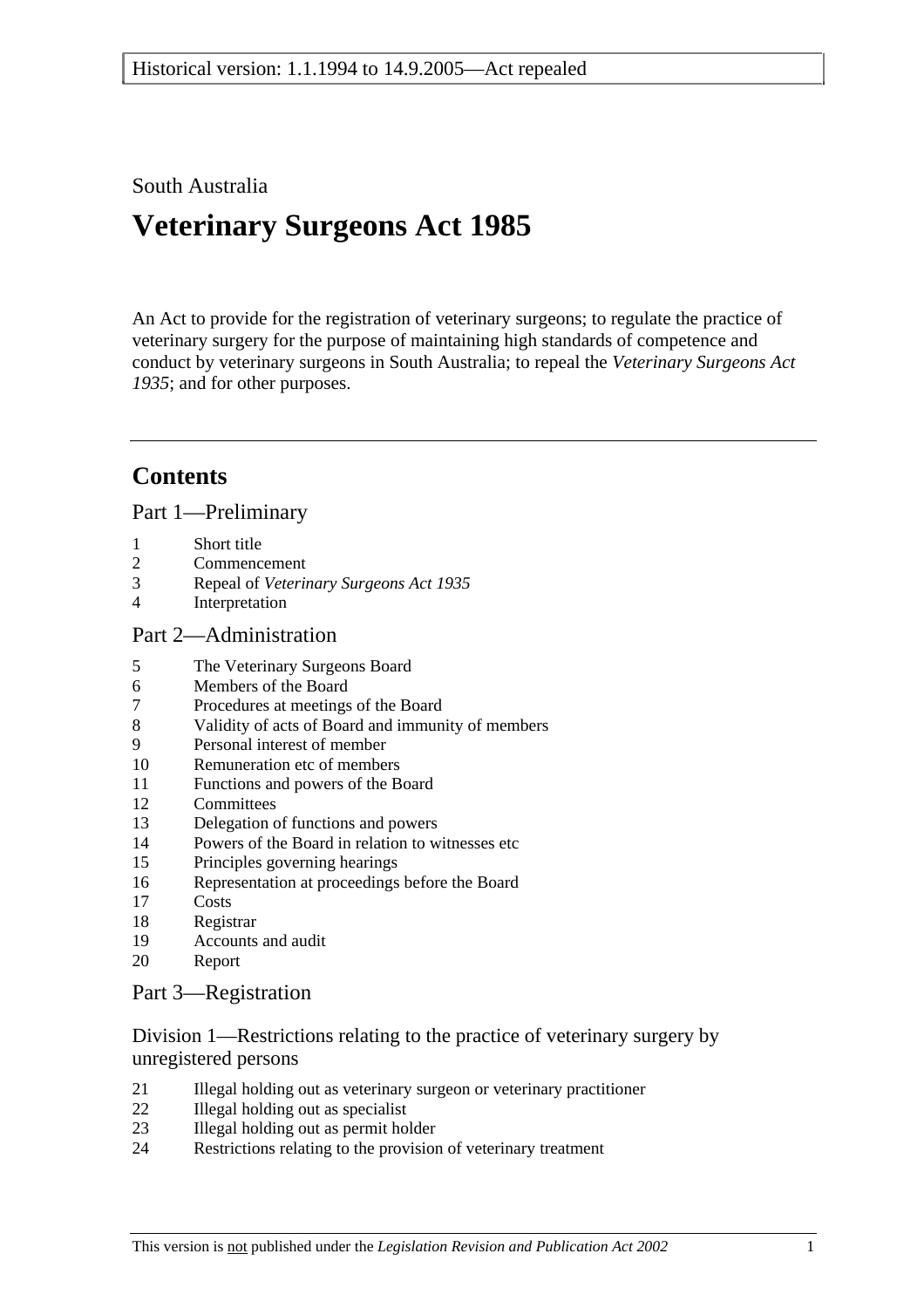### Division 2—Registration

- 25 Registration on the register of veterinary surgeons
- 26 Registration on the register of veterinary practitioners
- 27 Registration on the register of specialists
- 28 Reinstatement of person on register

### Division 3—Limited registration

29 Limited registration for the purpose of gaining experience or teaching etc

### Division 4—Provisional registration

30 Provisional registration

Division 5—Provisions relating to the practice of veterinary surgery by companies

- 31 Registration of companies
- 32 Returns by companies
- 33 Companies not to practise in partnership
- 34 Employment of registered person by company
- 35 Criminal liability of directors
- 36 Joint and several liability
- 37 Alteration to memorandum or articles of association

### Division 6—Permits

38 Issue of permit by Board

### Division 7—General

- 39 The registers
- 40 Fees
- 41 Removal from register on request
- 42 Removal of name from specialist register
- 43 Removal of name from register on suspension

### Part 4—Proceedings before the Board

- 44 Inquiries by the Board as to competence
- 45 Incapacity of registered persons
- 46 Power to require registered person to submit to examination
- 47 Inquiries by Board as to unprofessional conduct
- 48 Variation etc of conditions imposed by Board
- 49 Provisions as to inquiries
- 50 Suspension of registration pending determination of complaint

### Part 5—Appeals to the Supreme Court

- 51 Appeal to Supreme Court
- 52 Operation of order may be suspended
- 53 Variation of condition imposed by the Court

### Part 6—Miscellaneous

- 54 Practitioners to be indemnified against loss
- 55 Penalty for breach of conditions
- 56 Information relating to claim against a registered person to be provided
- 57 Service
- 58 Procurement of registration by fraud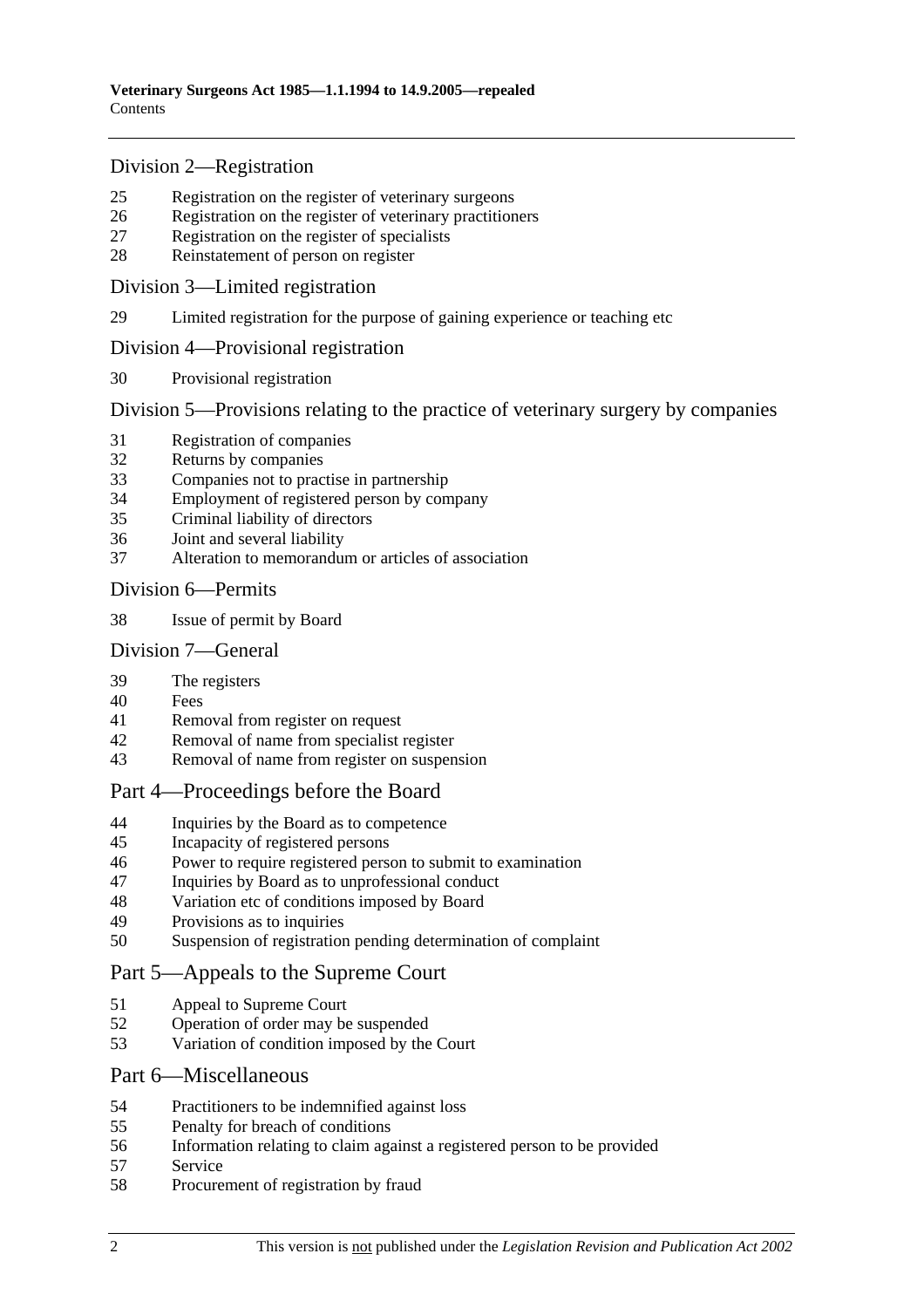59 Punishment of conduct that constitutes an offence

60 Offences

61 Regulations

### Schedule—Transitional provisions

Legislative history

### **The Parliament of South Australia enacts as follows:**

## **Part 1—Preliminary**

### **1—Short title**

This Act may be cited as the *Veterinary Surgeons Act 1985*.

### **2—Commencement**

- (1) This Act shall come into operation on a day to be fixed by proclamation.
- (2) The Governor may, in a proclamation fixing a day for this Act to come into operation, suspend the operation of specified provisions of this Act until a subsequent day fixed in the proclamation, or a day to be fixed by subsequent proclamation.

### **3—Repeal of** *Veterinary Surgeons Act 1935*

The *Veterinary Surgeons Act 1935* is repealed.

### **4—Interpretation**

(1) In this Act, unless the contrary intention appears—

*this Act* includes the Schedule to this Act;

*the Board* means the Veterinary Surgeons Board established under this Act;

*books* includes papers, documents, films and other records;

*company* means a company incorporated under the law of this State;

*director* of a company includes any person occupying or acting in the position of director of the company, whether validly appointed to occupy, or duly authorised to act in, that position or not, and includes any person in accordance with whose directions or instructions the directors of the company are accustomed to act;

*equipment* includes appliances, instruments, dressings, specimens or substances used in or for the purposes of veterinary surgery;

*the former board* means The Veterinary Surgeons Board of South Australia established under the repealed Act;

*member* means a member of the Board;

*permit holder* means a person who holds a permit issued, or deemed to be issued, by the Board under Division 6 of Part 3;

*prescribed relative*, in relation to a registered person, means a parent, spouse, child or grandchild of that person;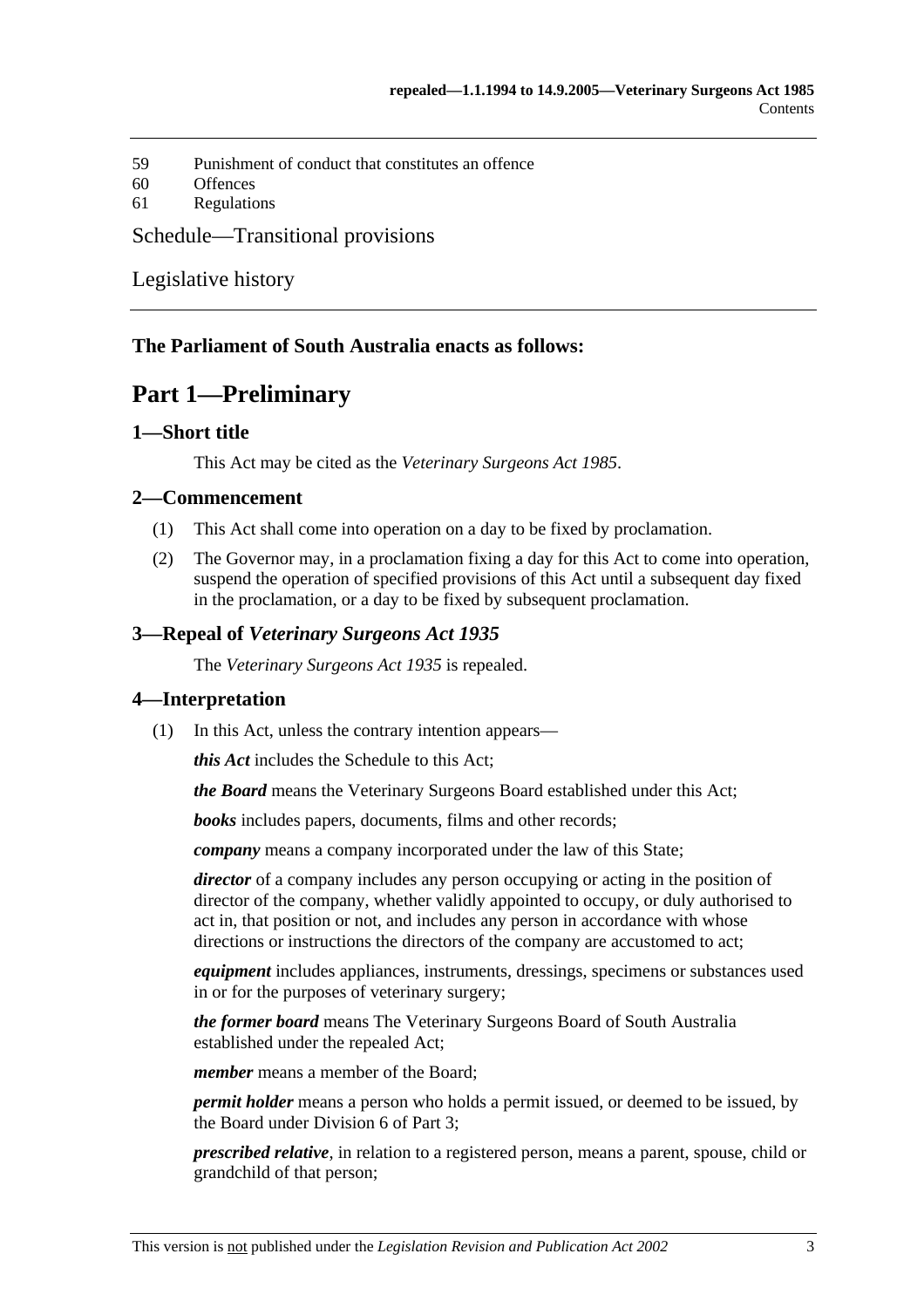*putative spouse*, in relation to a registered person, means a person who is cohabiting with the registered person as the husband or wife *de facto* of that person and—

- (a) who has so cohabited continuously over the last preceding period of 5 years or for periods aggregating 5 years over the last preceding period of 6 years; or
- (b) who has had sexual relations with the registered person resulting in the birth of a child;

*register* means a register established and maintained under this Act;

*registered person* means a veterinary surgeon or a veterinary practitioner;

*Registrar* means the person holding the office of registrar under this Act;

*the repealed Act* means the *Veterinary Surgeons Act 1935* repealed by this Act;

*specialist* means a veterinary surgeon or a veterinary practitioner who is registered on the register of specialists under this Act;

*spouse* includes putative spouse;

*unprofessional conduct* includes—

- (a) improper or unethical conduct in relation to the practice of veterinary surgery; and
- (b) incompetence or negligence in relation to the practice of veterinary surgery; and
- (c) a contravention of or failure to comply with—
	- (i) a provision of this Act; or
	- (ii) a condition imposed by or under this Act in relation to registration or the issue of a permit under this Act; and
- (d) conduct that constitutes a criminal offence punishable by imprisonment for one year or more;

*veterinary practitioner* means a person who is registered, or is deemed to be registered, on the register of veterinary practitioners under this Act;

*veterinary surgeon* means a person who is registered, or is deemed to be registered, on the register of veterinary surgeons under this Act;

*veterinary surgery* means the provision of veterinary treatment;

*veterinary treatment* includes—

- (a) the diagnosis of disease in, injury to, or the condition of, an animal; and
- (b) the administration of an anaesthetic to an animal; and
- (c) assistance of a prescribed kind to, or for the benefit of, an animal.
- (2) A reference in this Act to unprofessional conduct extends to—
	- (a) unprofessional conduct committed before the commencement of this Act; and
	- (b) unprofessional conduct committed within or outside South Australia or the Commonwealth.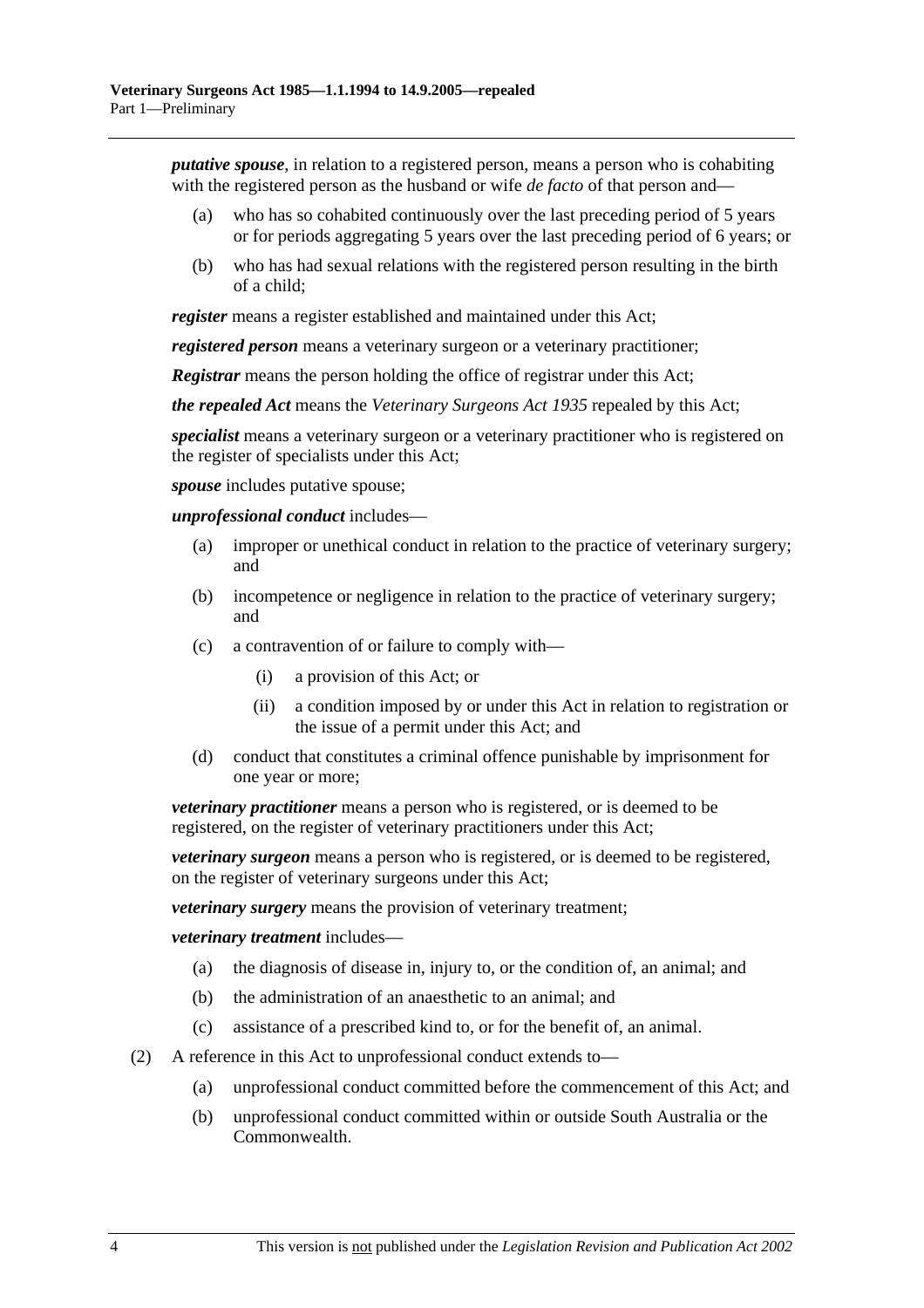# **Part 2—Administration**

### **5—The Veterinary Surgeons Board**

- (1) There shall be a board entitled the *Veterinary Surgeons Board*.
- (2) The Board—
	- (a) shall be a body corporate with perpetual succession and a common seal;
	- (b) shall be capable of suing and being sued.
- (3) Where an apparently genuine document purports to bear the common seal of the Board, it shall be presumed in legal proceedings, in the absence of proof to the contrary, that the document has been duly executed by the Board.

### **6—Members of the Board**

- (1) The Board shall consist of 6 members appointed by the Governor of whom—
	- (a) five shall be nominated by the Minister; and
	- (b) one (who shall be a veterinary surgeon) shall be nominated by the Australian Veterinary Association, South Australian Division.
- (2) Of the members appointed on the nomination of the Minister—
	- (a) one (who shall be the presiding officer of the Board) shall be a special magistrate or a legal practitioner of not less than 10 years standing; and
	- (b) three shall be veterinary surgeons; and
	- (c) one shall be a person who is neither a veterinary surgeon nor a legal practitioner.
- (3) Subject to subsection (4), a member shall be appointed for a term of 3 years on such conditions as the Governor determines, and is, on the expiration of a term of appointment, eligible for reappointment.
- (4) The first members of the Board may be appointed for any term not exceeding 3 years.
- (5) The Governor may appoint a person to be a deputy of a member and the deputy may, in the absence of that member, act as a member of the Board.
- (6) The requirement of qualification and nomination made by this section in relation to the appointment of a member extends to the appointment of the member's deputy.
- (7) The Governor may remove a member from office for—
	- (a) a breach of, or non-compliance with, the conditions of the member's appointment; or
	- (b) mental or physical incapacity to carry out official duties; or
	- (c) neglect of duty; or
	- (d) dishonourable conduct.
- (8) The office of a member becomes vacant if that member—
	- (a) dies; or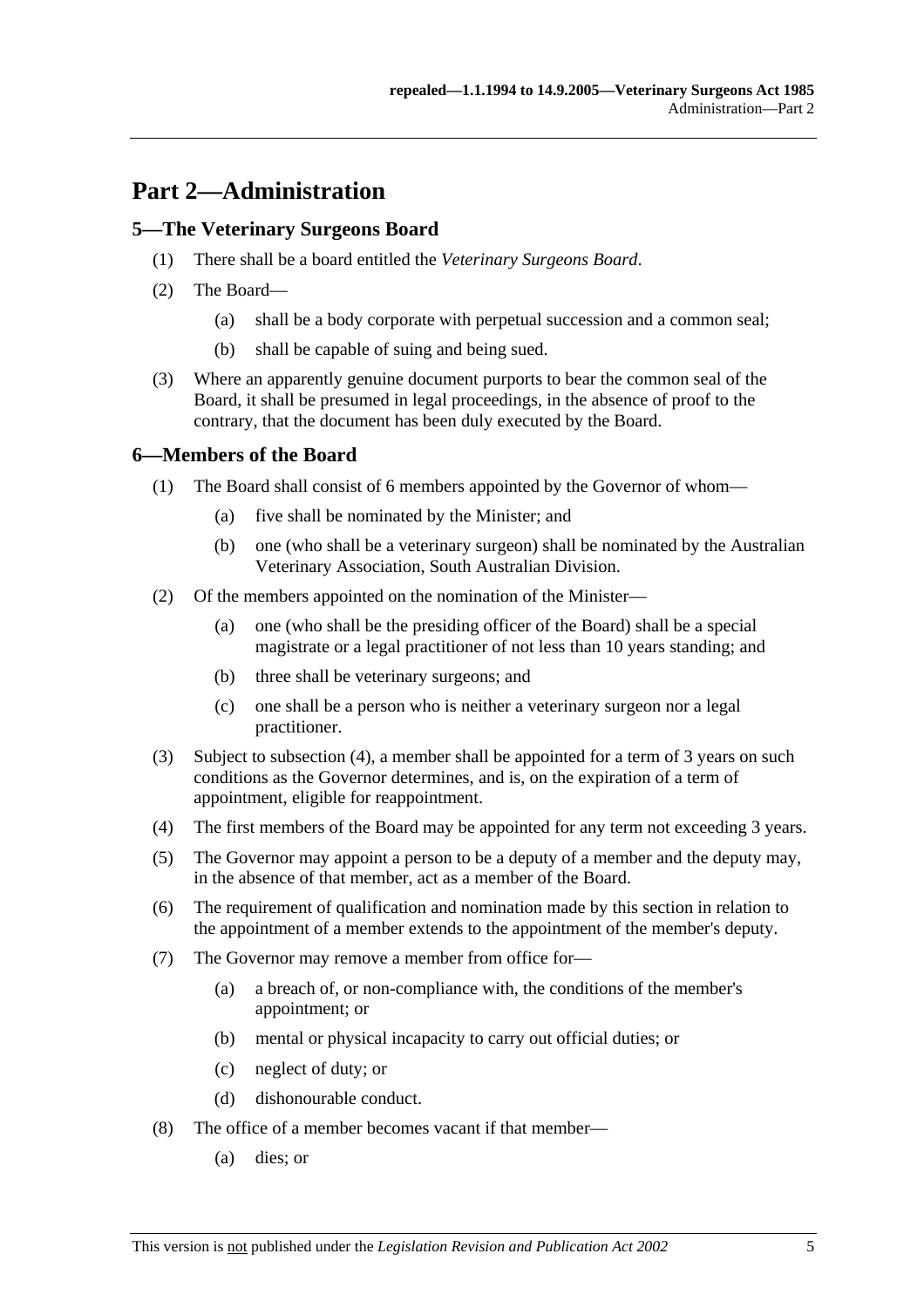- (b) completes a term of appointment and is not reappointed; or
- (d) resigns by written notice to the Minister; or
- (e) ceases to satisfy the requirement referred to in this section by virtue of which the member was eligible for nomination; or
- (f) is removed from office by the Governor pursuant to subsection (7).
- (9) Upon the office of a member becoming vacant, a person shall be appointed in accordance with this Act to the vacant office.
- (10) A member who is one of the members constituting the Board for the purposes of proceedings under Part 4 and whose term of office expires before those proceedings have been completed may, for the purposes of continuing and completing those proceedings, continue to act as a member of the Board.

### **7—Procedures at meetings of the Board**

- (1) Four members constitute a quorum of the Board.
- (2) The presiding officer shall preside at meetings of the Board but, in the absence of the presiding officer, the members present shall decide who is to preside at that meeting.
- (3) A question arising before the Board shall be determined in accordance with the opinion of a majority of the members present or, where they are equally divided in opinion, in accordance with the opinion of the person presiding at the meeting.
- (4) The Board shall cause accurate minutes to be kept of the business conducted at its meetings.
- (5) Subject to this Act, the procedure for the calling of meetings of the Board and the conduct of business at meetings of the Board shall be determined by the Board.

### **8—Validity of acts of Board and immunity of members**

- (1) No act or proceeding of the Board is invalid by reason only of a vacancy in the office of a member or a defect in the appointment of a member.
- (2) No liability attaches to a member or the Registrar for any act or omission by the member or the Registrar, or by the Board, in good faith and in the exercise of powers or functions or in the discharge of duties under this Act.

### **9—Personal interest of member**

A member who has a personal interest or a direct or indirect pecuniary interest in a matter under consideration by the Board is disqualified from participating in the Board's consideration of that matter.

### **10—Remuneration etc of members**

A member shall be entitled to such remuneration, allowances and expenses as are determined by the Governor.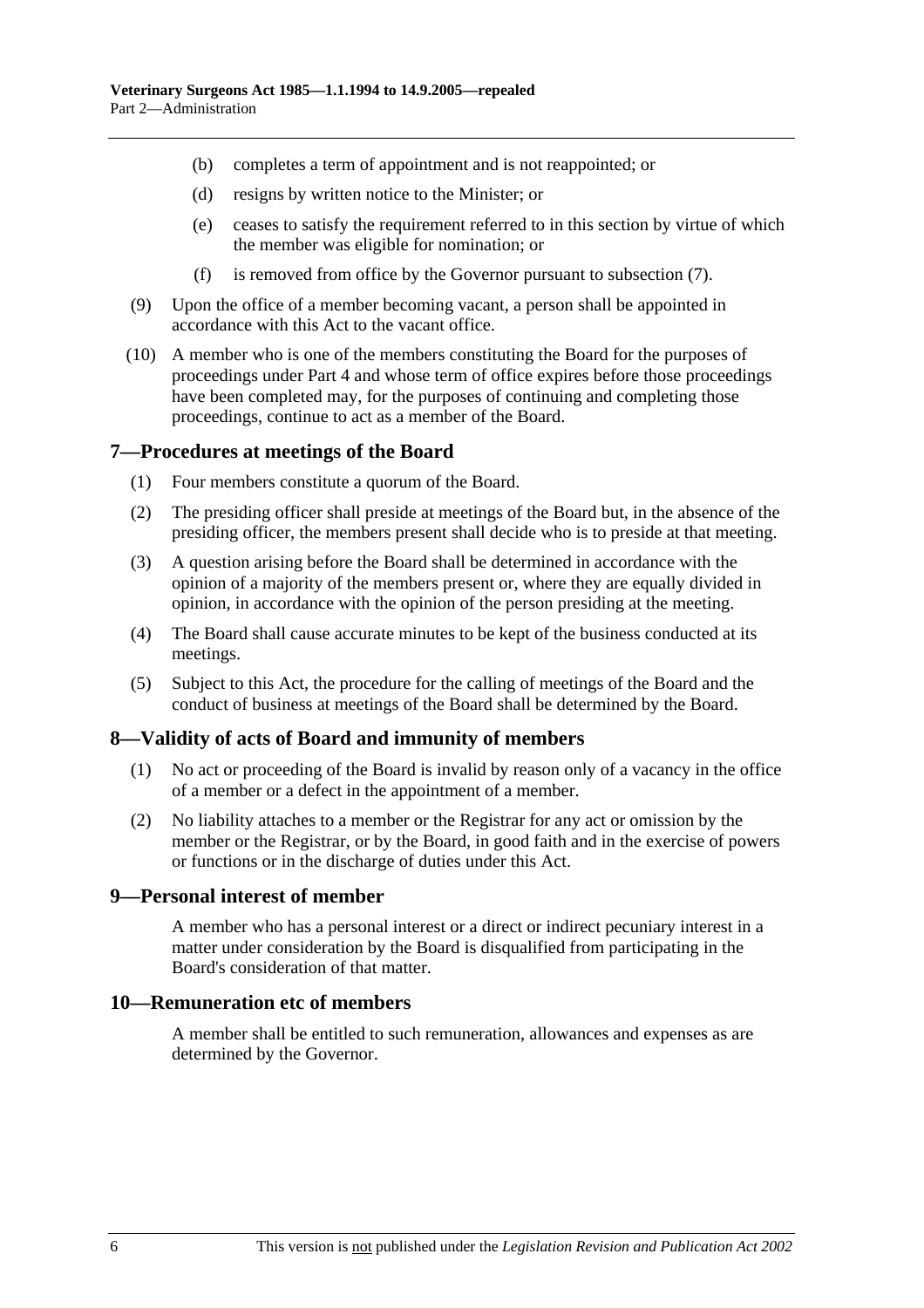### **11—Functions and powers of the Board**

- (1) The functions of the Board are as follows:
	- (a) to consult with appropriate authorities as to syllabuses and courses to enable persons wishing to apply for registration under this Act to acquire the necessary qualifications, experience and skill;
	- (b) to make recommendations to the Governor in relation to regulations prescribing the qualifications, experience and other requirements to be fulfilled by persons applying for registration under this Act;
	- (c) to make recommendations to the Governor in relation to the making of other regulations under this Act;
	- (d) to establish and maintain registers of persons qualified to practise veterinary surgery in accordance with this Act and of persons entitled to be registered as specialists under this Act;
	- (e) to carry out such other functions as are prescribed by this Act.
- (2) For the purpose of carrying out its functions, the Board may—
	- (a) acquire, hold, deal with and dispose of real and personal property;
	- (b) enter into any kind of contract or arrangement;
	- (c) acquire or incur any other rights or liabilities;
	- (d) exercise such other powers as are vested in it under this Act or are necessary for, or incidental to, the efficient discharge of its functions.

### **12—Committees**

- (1) The Board may establish committees to advise the Board on any matter related to the administration of this Act or to carry out functions on behalf of the Board.
- (2) The Board may appoint a person who is not a member of the Board to be a member of a committee.

### **13—Delegation of functions and powers**

- (1) The Board may delegate any of its functions or powers except those relating to proceedings under Part 4.
- (2) A delegation under this section—
	- (a) may be made—
		- (i) to a member, to the Registrar or to an employee of the Board; or
		- (ii) to a committee established by the Board under this Act; and
	- (b) may be made subject to such conditions as the Board thinks fit; and
	- (c) is revocable at will and does not derogate from the power of the Board to act in any matter itself.
- (3) A person to whom functions or powers are delegated under this section is disqualified from acting in pursuance of the delegation in relation to any matter in which that person has a personal interest or a direct or indirect pecuniary interest.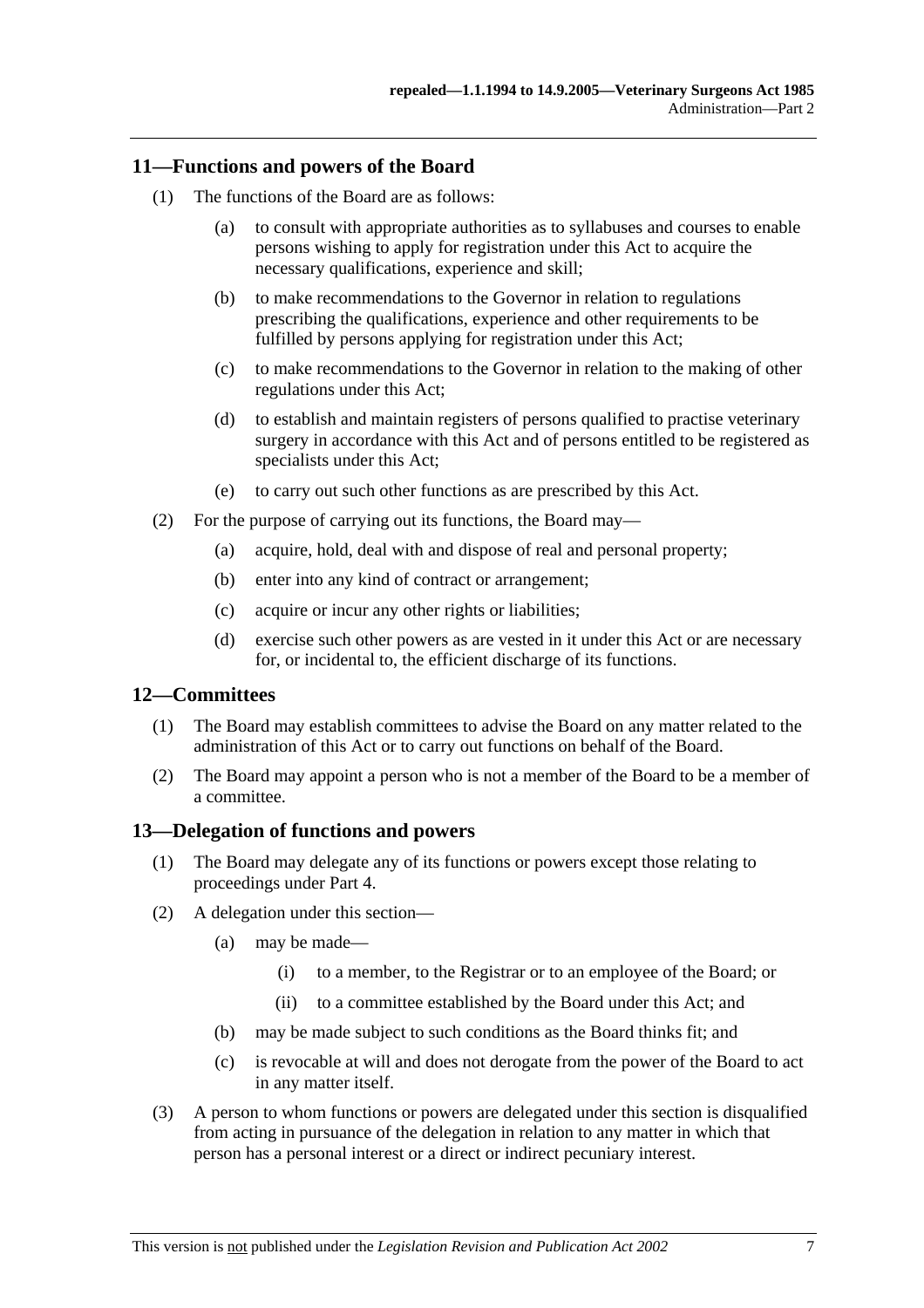### **14—Powers of the Board in relation to witnesses etc**

- (1) For the purposes of proceedings before the Board (including an application for registration or reinstatement of registration), the Board may—
	- (a) by summons signed on behalf of the Board by a member, or the Registrar, require the appearance before the Board of any person or the production to the Board of any relevant books or equipment; or
	- (b) inspect any books or equipment produced to it and retain them for such reasonable period as it thinks fit, and make copies of the books or of any of their contents; or
	- (c) require a person appearing before the Board to make an oath or affirmation to truly answer all questions relating to any matter in issue before the Board (which oath or affirmation may be administered by a member or the Registrar); or
	- (d) require a person appearing before the Board to answer any relevant questions put by a member, or by a party or a person appearing on behalf of a party to a proceeding before the Board.
- (2) Upon the receipt of an application for the issue of a summons under this section, a member or the Registrar may, without referring the matter to the Board, issue a summons on behalf of the Board.
- (3) A person who—
	- (a) having been served with a summons to appear before the Board fails, without reasonable excuse, to appear in obedience to the summons; or
	- (b) having been served with a summons to produce relevant books or equipment fails, without reasonable excuse, to comply with the summons; or
	- (c) misbehaves before the Board, wilfully insults the Board, or any member of the Board, or interrupts the proceedings of the Board; or
	- (d) refuses to be sworn or to affirm, or refuses or fails to answer truthfully any relevant question, when required to do so by the Board,

is guilty of an offence and liable to a penalty not exceeding \$5 000 or imprisonment for 3 months.

 (4) A person is excused from answering a question put under this section or producing books or equipment in compliance with a summons under this section on the ground that the answer to the question or the production of the books or equipment would result in, or tend towards, self-incrimination.

### **15—Principles governing hearings**

- (1) The Board is not bound by the rules of evidence and may inform itself upon any matter as it thinks fit.
- (2) Subject to this Act, the procedure of the Board upon the hearing of proceedings under this Act shall be determined by the Board.
- (3) Upon the hearing of proceedings, the Board shall act according to equity, good conscience and the substantial merits of the case.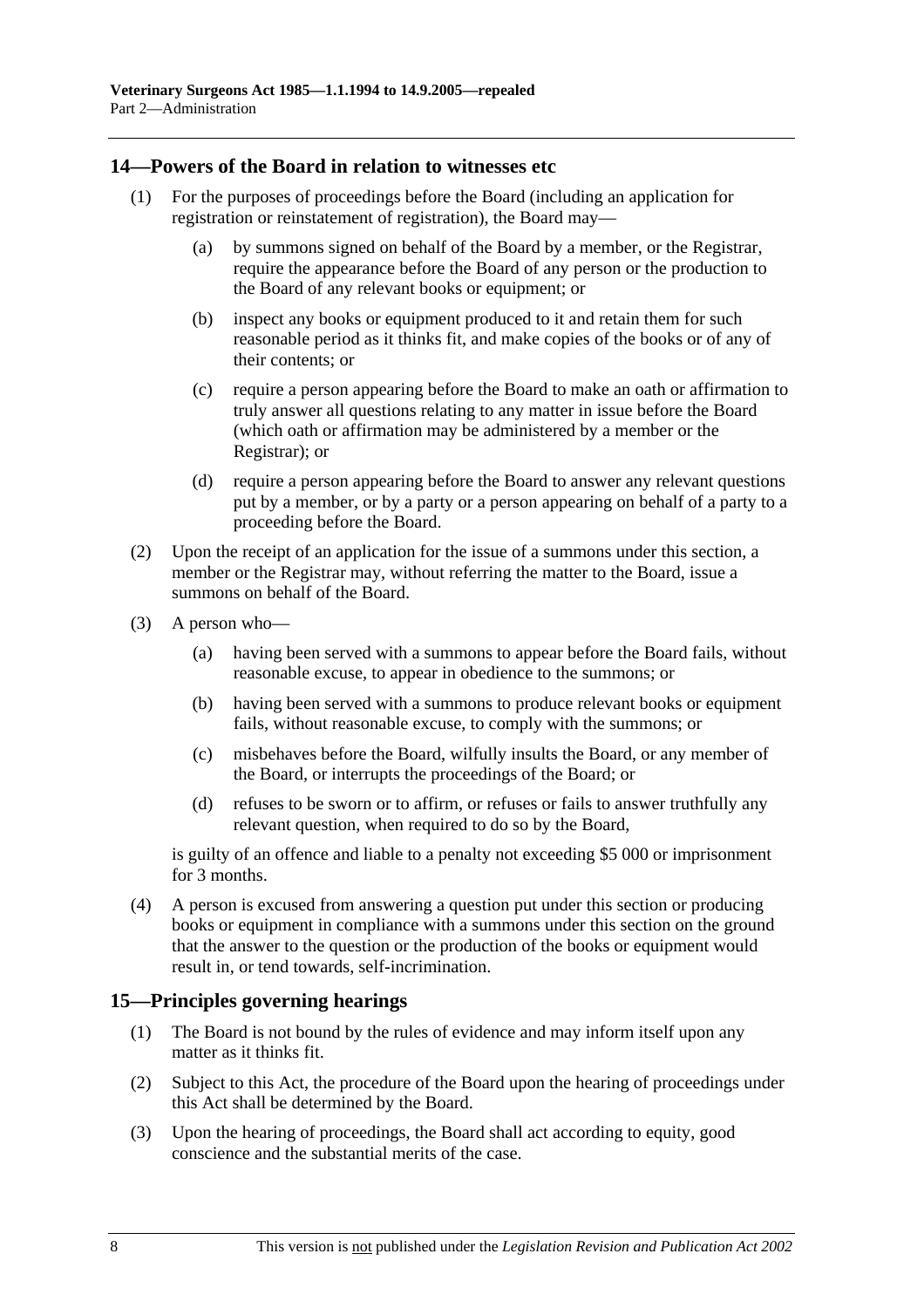### **16—Representation at proceedings before the Board**

Subject to this Act, a party to proceedings before the Board (including an applicant for registration or reinstatement of registration) shall be entitled to be represented by a legal practitioner at the hearing of those proceedings.

### **17—Costs**

- (1) The Board may award such costs against a party to proceedings before it as the Board considers just and reasonable.
- (2) A party who is dissatisfied with the amount of the costs fixed by the Board may request a master of the Supreme Court to tax the costs and, after taxing the costs, the master may confirm or vary the amount of the costs fixed by the Board.
- (3) Subject to this section, costs awarded by the Board under this section may be recovered as a debt.

### **18—Registrar**

- (1) The Board shall appoint a suitable person, upon such conditions as it determines, to be the Registrar of the Board.
- (2) The Board may employ such other persons as, in its opinion, are necessary to assist it in carrying out its functions under this Act.

### **19—Accounts and audit**

- (1) The Board shall cause proper accounts to be kept of its financial affairs.
- (2) The Auditor-General may at any time, and shall at least once in every year, audit the accounts of the Board.
- (3) For the purposes of an audit under subsection (2), the Auditor-General may exercise, in relation to the accounts of the Board and the members and employees of the Board, the powers that are vested in the Auditor-General by the *Audit Act 1921* in respect of public accounts and accounting officers.

### **20—Report**

- (1) The Board shall, on or before the 30th day of September in each year, deliver to the Minister a report upon the administration of this Act during the period of 12 months that ended on the preceding 30th day of June.
- (2) The report must incorporate the audited statement of accounts for the Board in relation to the relevant period.
- (3) The Minister shall, within 3 sitting days after delivery of the report, cause a copy of the report to be laid before each House of Parliament.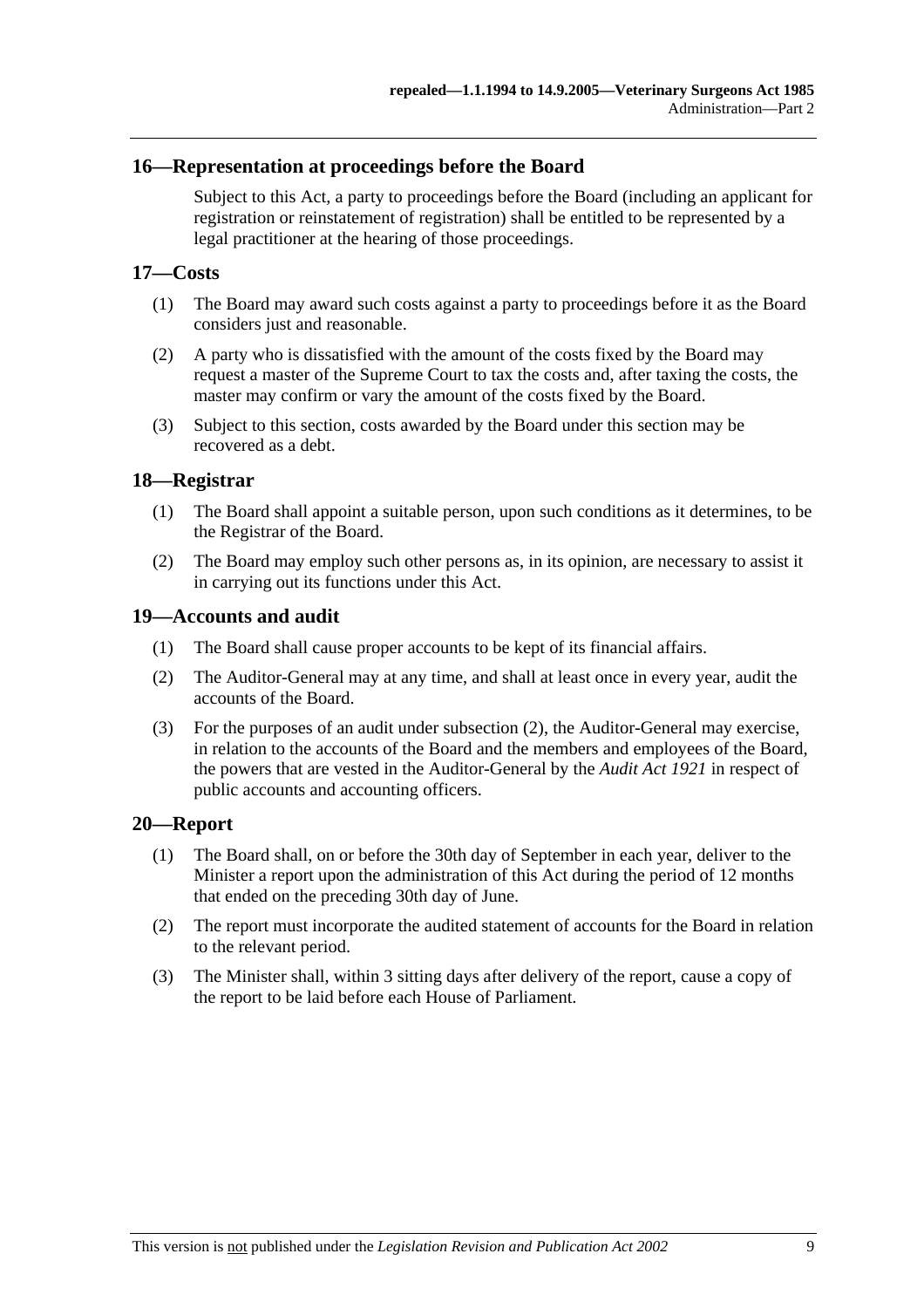# **Part 3—Registration**

### **Division 1—Restrictions relating to the practice of veterinary surgery by unregistered persons**

### **21—Illegal holding out as veterinary surgeon or veterinary practitioner**

 (1) A person who is not registered on the register of veterinary surgeons or veterinary practitioners shall not hold himself or herself out as a veterinary surgeon or veterinary practitioner or permit another person to do so.

Penalty: \$2 000 or imprisonment for 3 months.

 (2) No person shall hold out another person as a veterinary surgeon or a veterinary practitioner unless that other person is registered on the register of veterinary surgeons or veterinary practitioners (as the case requires).

Penalty: \$2 000 or imprisonment for 3 months.

### **22—Illegal holding out as specialist**

 (1) A person who is not registered on the register of specialists shall not hold himself or herself out as a specialist or permit another person to do so.

Penalty: \$2 000 or imprisonment for 3 months.

 (2) No person shall hold out another person as a specialist unless that other person is registered on the register of specialists.

Penalty: \$2 000 or imprisonment for 3 months.

### **23—Illegal holding out as permit holder**

 (1) A person who does not hold a permit issued under this Act shall not hold himself or herself out as a permit holder or permit another person to do so.

Penalty: \$2 000 or imprisonment for 3 months.

 (2) No person shall hold out another person as a permit holder unless that other person holds a permit issued under this Act.

Penalty: \$2 000 or imprisonment for 3 months.

### **24—Restrictions relating to the provision of veterinary treatment**

 (1) No person, other than a qualified person, shall provide veterinary treatment for a fee or reward.

Penalty: \$2 000 or imprisonment for 3 months.

 (2) A permit holder shall not provide veterinary treatment for a fee or other reward through the instrumentality of another person.

Penalty: \$2 000 or imprisonment for 3 months.

- (3) It is a defence to a charge of an offence against subsection  $(1)$  to prove that—
	- (a) the defendant was an employee of the owner of the animal and that the treatment was provided in the course of the defendant's employment; or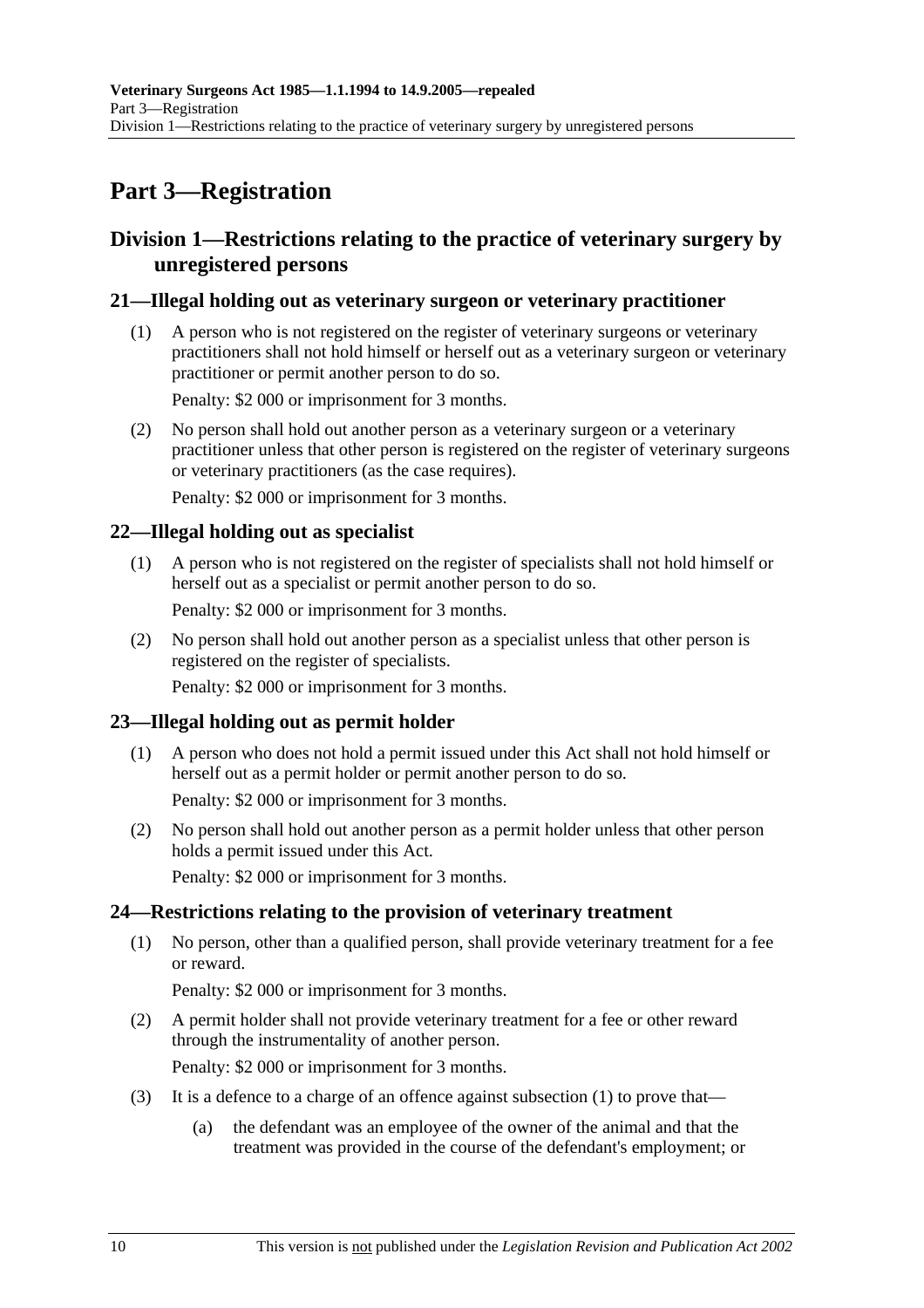- (b) the treatment was of a class excluded by regulation from the operation of this section.
- (4) A regulation referred to in subsection (3) may exclude a class of treatment by reference to the nature of the treatment, to the circumstances in which it is provided or to the class of persons who provide the treatment.
- (5) In this section—

*qualified person* means a veterinary surgeon, a veterinary practitioner or a permit holder.

## **Division 2—Registration**

### **25—Registration on the register of veterinary surgeons**

A natural person who, in the opinion of the Board—

- (a) has prescribed qualifications and experience; and
- (b) fulfils all other prescribed requirements; and
- (c) is a fit and proper person to be registered on the register of veterinary surgeons,

shall, subject to this Act, be registered on that register.

### **26—Registration on the register of veterinary practitioners**

- (1) A person who, immediately before the repeal of the *Veterinary Surgeons Act 1935*, was registered as a veterinary practitioner under that Act shall, from the repeal of that Act, be deemed to be registered on the register of veterinary practitioners under this Act.
- (2) A person whose name was removed from the register of veterinary practitioners under the repealed Act for any reason and whose name had not, before the repeal of that Act, been reinstated on that register, may apply under this Act for registration on the register of veterinary practitioners.

### **27—Registration on the register of specialists**

- (1) A natural person who is registered as a veterinary surgeon or veterinary practitioner and who, in the opinion of the Board—
	- (a) has prescribed qualifications and experience; and
	- (b) fulfils all other prescribed requirements; and
	- (c) is a fit and proper person to be registered on the register of specialists,

shall, subject to this Act, be registered on that register.

 (2) The Governor may, on the recommendation of the Board, prescribe the branches of veterinary surgery in relation to which a person may be registered on the register of specialists under this section.

### **28—Reinstatement of person on register**

- (1) A person whose name has been removed from a register—
	- (a) at that person's request; or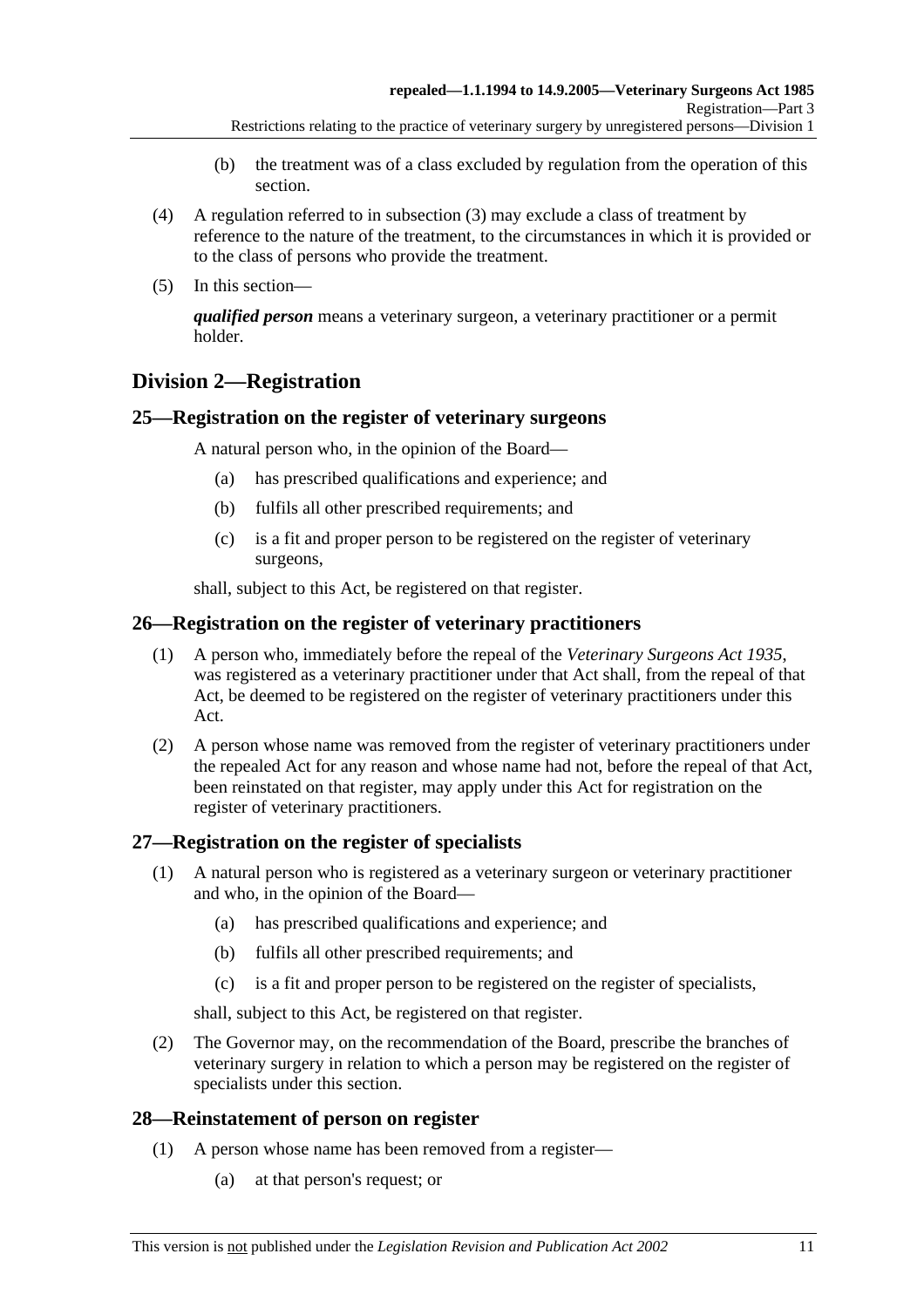(b) because of failure to pay the annual practice fee,

may apply to the Board at any time for the reinstatement of his or her name on the register.

- (2) A person whose registration on a register has been suspended may apply to the Board for the reinstatement of his or her name on the register after the period of suspension has expired.
- (3) A person whose registration on a register has been cancelled for unprofessional conduct may apply to the Board for reinstatement of his or her name on the register, but not before the expiration of 2 years from the date of cancellation.
- (4) The Board shall reinstate the name of a person who applies under this section and who, in the opinion of the Board—
	- (a) has sufficient knowledge and experience of, and is able to exercise the necessary degree of skill required for, the practice of veterinary surgery; and
	- (b) is a fit and proper person to be registered under this Act.
- (5) Before granting an application under this section, the Board may require the applicant to obtain qualifications and experience specified by the Board and for that purpose may require the applicant to undertake a specified course of instruction and training in veterinary surgery.

### **Division 3—Limited registration**

### **29—Limited registration for the purpose of gaining experience or teaching etc**

- (1) Where a person who applies for registration, or reinstatement of registration, under this Act does not have the necessary qualifications or experience or does not fulfil the other requirements prescribed by or under this Act, the Board may register that person in pursuance of this section—
	- (a) in order to enable that person—
		- (i) to acquire the experience and skill required for full registration under this Act; or
		- (ii) to teach or to undertake research or study in South Australia; or
	- (b) if, in its opinion, that person's registration is in the public interest.
- (2) Where the Board is not satisfied that an applicant for registration or reinstatement of registration under this Act is a fit and proper person to be registered unconditionally, but is satisfied as to the other requirements prescribed by or under this Act for registration, the Board may register the applicant in pursuance of this section.
- (3) When granting an application referred to in subsection (1) or (2), the Board may—
	- (a) restrict the places and times at which the applicant may practise veterinary surgery; or
	- (b) limit the branches of veterinary surgery in which the applicant may practise; or
	- (c) limit the period during which the registration will have effect; or
	- (d) impose such other conditions as the Board thinks fit.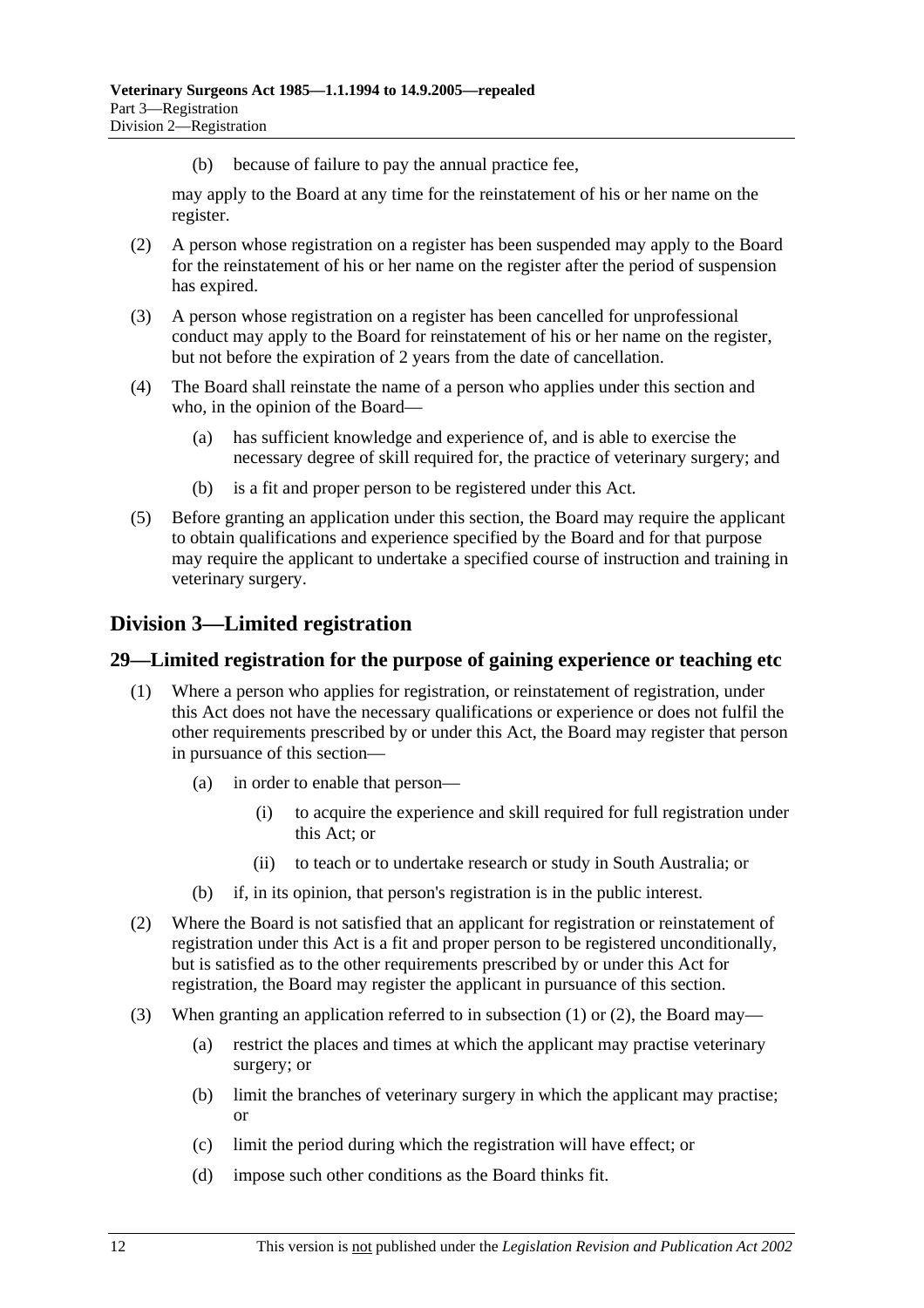## **Division 4—Provisional registration**

### **30—Provisional registration**

- (1) Where a person has applied for registration under this Act and the Registrar is of the opinion that the Board is likely to grant the application, the Registrar may provisionally register the applicant.
- (2) The provisional registration of a person registered pursuant to subsection (1) shall remain in force until the Board determines the application.
- (3) The registration by the Board under this Act of a person who was provisionally registered under this section shall have effect from the commencement of the provisional registration.

## **Division 5—Provisions relating to the practice of veterinary surgery by companies**

### **31—Registration of companies**

- (1) A company may, subject to this Act, be registered on the register of veterinary surgeons if it satisfies the Board—
	- (a) that the memorandum and articles of association of the company contain stipulations to the following effect:
		- (i) the sole object of the company must be to practise the profession of veterinary surgery; and
		- (ii) the directors of the company must be natural persons who are registered under this Act (but where there are only 2 directors one may be a registered person and the other may be a prescribed relative of that person); and
		- (iii) no share issued by the company, and no right to participate in the distribution of the profits of the company, is to be owned beneficially otherwise than by a registered person who is a director or employee of the company, or a prescribed relative of such a registered person; and
		- (iv) the total voting rights exercisable at a meeting of the members of the company must be held by registered persons who are directors or employees of the company; and
		- (v) no director of the company may, without the approval of the Board, be a director of any other company that is registered under this section; and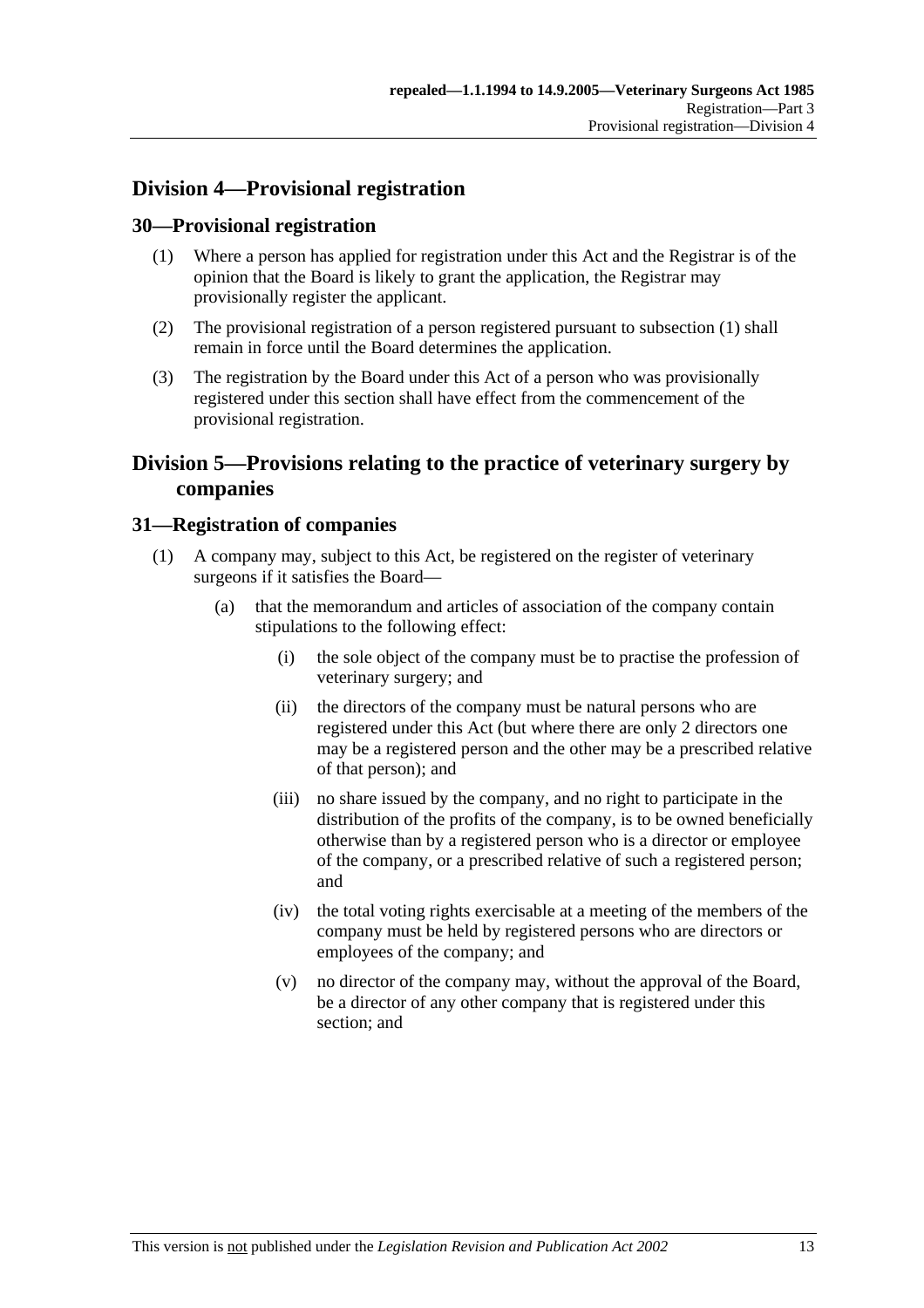- (vi) where the right of a registered person and of that person's prescribed relatives to hold shares in the company ceases by virtue of that person ceasing to be a director or employee of the company, that person's shares and the shares of that person's prescribed relatives shall be redeemed by the company, distributed amongst the remaining members of the company, or transferred to a registered person who is to become a director or employee of the company, in accordance with the memorandum and articles of association of the company; and
- (vii) the shares of a person who is a shareholder by virtue of being the spouse of a registered person shall—
	- (A) upon dissolution or annulment of the marriage; or
	- (B) in the case of a putative spouse, upon cessation of cohabitation with the registered person,

be redeemed by the company, or distributed amongst the remaining members of the company, in accordance with the memorandum and articles of association of the company; and

- (b) that the memorandum and articles of association are otherwise appropriate to a company formed for the purpose of practising the profession of veterinary surgery.
- (2) Where one or more of the stipulations required by this Act to be included in the memorandum and articles of association of a company registered under this Act are not complied with, the company shall, within 14 days, report the non-compliance to the Board.

Penalty: \$1 000.

- (3) After receiving a report under subsection (2), the Board may give such directions as are necessary to secure compliance with those stipulations.
- (4) The registration of a company that has received a direction from the Board under subsection (3) shall, if the company has not satisfied the Board that it has complied with the direction, be suspended from the expiration of the time allowed by the Board for compliance with the direction and shall remain suspended until the company satisfies the Board that it has complied with the direction.

### **32—Returns by companies**

- (1) Every company that is a veterinary surgeon shall—
	- (a) within one month after any person becomes or ceases to be a director or member of the company, lodge with the Board a notice stating the full name and usual residential address of that person and the fact that that person has become or ceased to be such a director or member; and
	- (b) in the month of July in each year, lodge with the Board a return that is in the prescribed form and that complies with the requirements of subsection (2).

Penalty: \$2 000.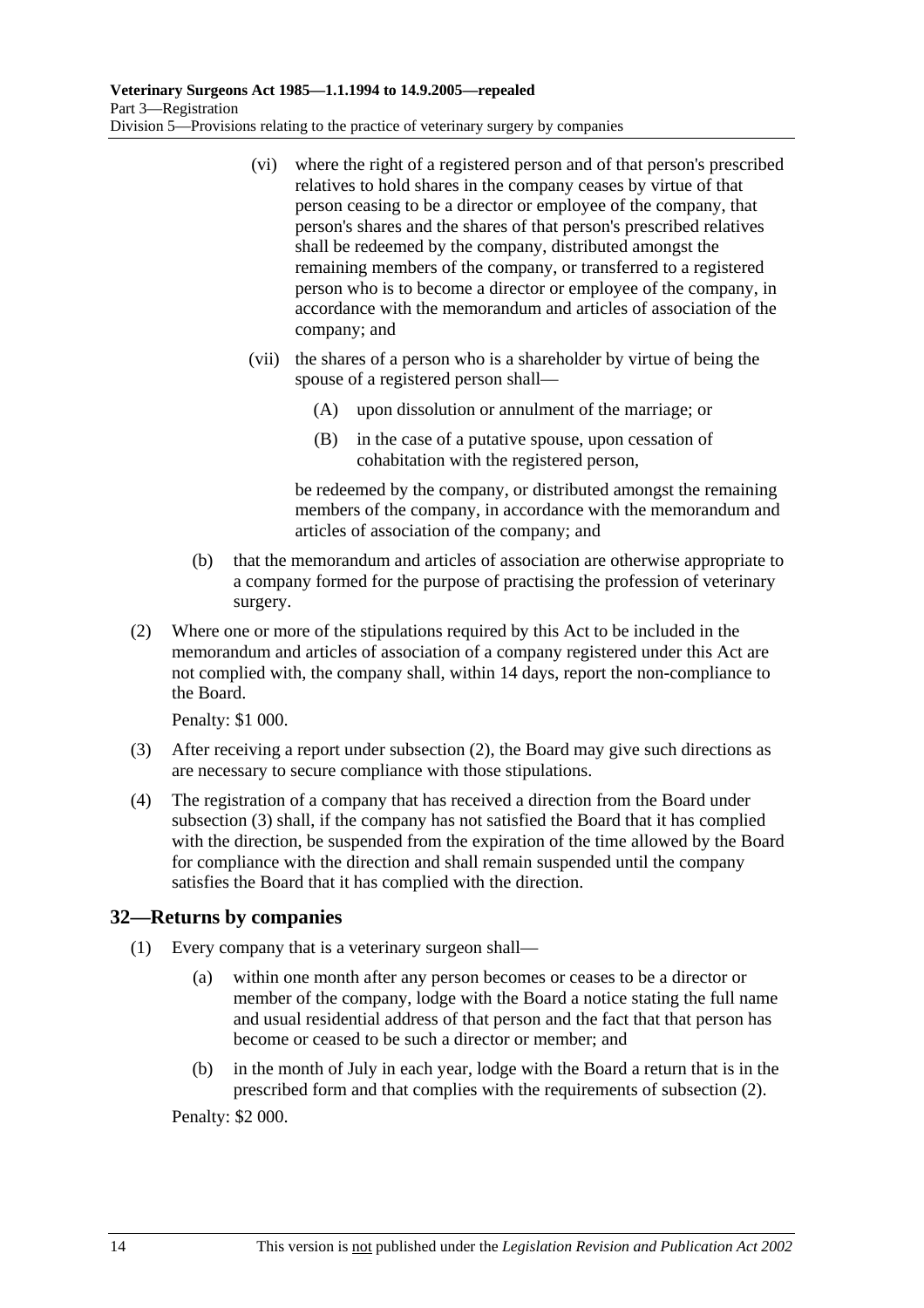- (2) The annual return shall state—
	- (a) the full name and usual residential address of every person who on the 30th day of June preceding the lodging of the return was—
		- (i) a director or a member of the company; or
		- (ii) had a right to participate in the distribution of the profits of the company; and
	- (b) the number of shares in the company held by each such person and the number of votes that each such person is entitled to cast at a meeting of members of the company; and
	- (c) the qualification by virtue of which each member is entitled to be a member of the company; and
	- (d) all other prescribed information.

### **33—Companies not to practise in partnership**

A company that is a veterinary surgeon shall not practise as a veterinary surgeon in partnership with any other person unless it has been authorised to do so by the Board. Penalty: \$1 000.

### **34—Employment of registered person by company**

 (1) A company that is a veterinary surgeon shall not, for the purpose of its veterinary practice, employ a number of registered persons greater than twice the number of directors of the company.

Penalty: \$1 000.

 (2) In determining the number of registered persons in the employment of a company for the purposes of subsection (1), any registered persons who are both employees and directors of the company shall be disregarded.

### **35—Criminal liability of directors**

Where a company that is a veterinary surgeon has committed an offence against this Act, or against another Act or against a regulation made under another Act, each person who was a director of the company at the time of the commission of the offence is guilty of an offence and liable to the penalty prescribed for the principal offence, unless it is proved that the director could not, by the exercise of reasonable diligence, have prevented the commission of the principal offence.

### **36—Joint and several liability**

Any civil liability incurred by a company that is a veterinary surgeon shall be enforceable jointly and severally against the company and persons who were directors of the company at the time the liability was incurred.

### **37—Alteration to memorandum or articles of association**

No alteration to the memorandum or articles of association of a company that is a veterinary surgeon shall be made unless the proposed alteration has been submitted to, and approved by, the Board.

Penalty: \$1 000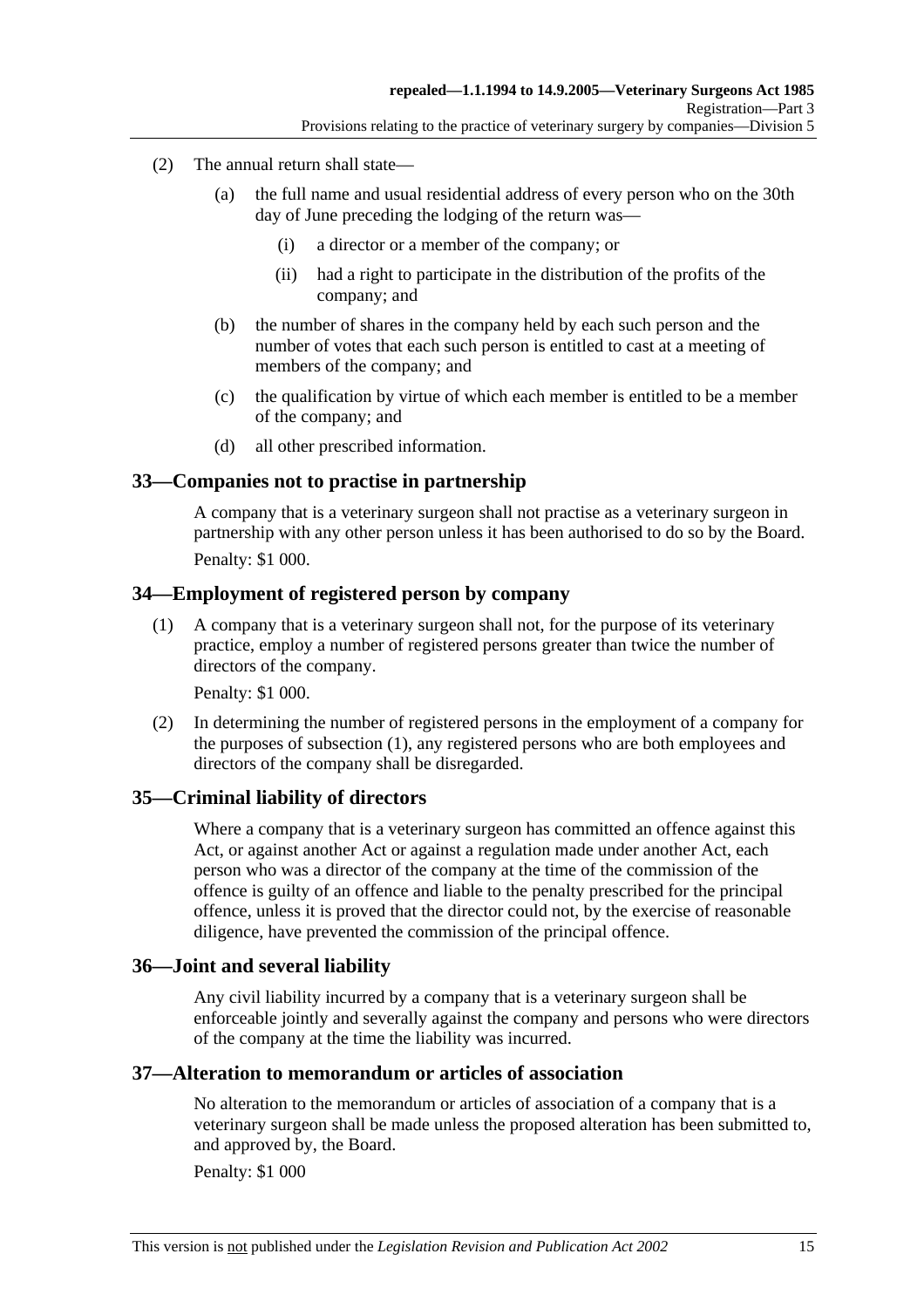## **Division 6—Permits**

### **38—Issue of permit by Board**

- (1) The Board may, on payment of the prescribed fee, issue a permit under this section if, in its opinion—
	- (a) the person who has applied for the permit has the necessary skill, knowledge and experience, and is a fit and proper person, to provide veterinary treatment; and
	- (b) the part of the State in which the applicant proposes to provide veterinary treatment is not adequately provided with the services of veterinary surgeons or veterinary practitioners.
- (2) A permit issued under this section—
	- (a) shall limit the part of the State in which the holder may provide veterinary treatment; and
	- (b) shall be subject to such conditions as the Board thinks fit; and
	- (c) may be varied or revoked by the Board at any time.
- (3) A permit holder who—
	- (a) provides veterinary treatment outside that part of the State to which the permit applies; or
	- (b) contravenes or fails to comply with a condition attached to the permit,

is guilty of an offence.

Penalty: \$2 000 or imprisonment for 3 months.

## **Division 7—General**

### **39—The registers**

- (1) The registers and a list of permit holders shall be kept at the office of the Registrar and shall, during office hours, be available for inspection by any person on payment of the prescribed fee.
- (2) A registered person or a permit holder shall, within 3 months after a change of name or address, inform the Registrar in writing of the change.

Penalty: \$100.

- (3) The Registrar shall, in March of each year, cause a copy of the registers and a list of permit holders to be published in the Gazette.
- (4) A certificate stating that a person—
	- (a) was, or was not, registered as a veterinary surgeon or a veterinary practitioner under this Act; or
	- (b) was, or was not, registered as a specialist under this Act; or
	- (c) did, or did not, hold a permit issued under this Act,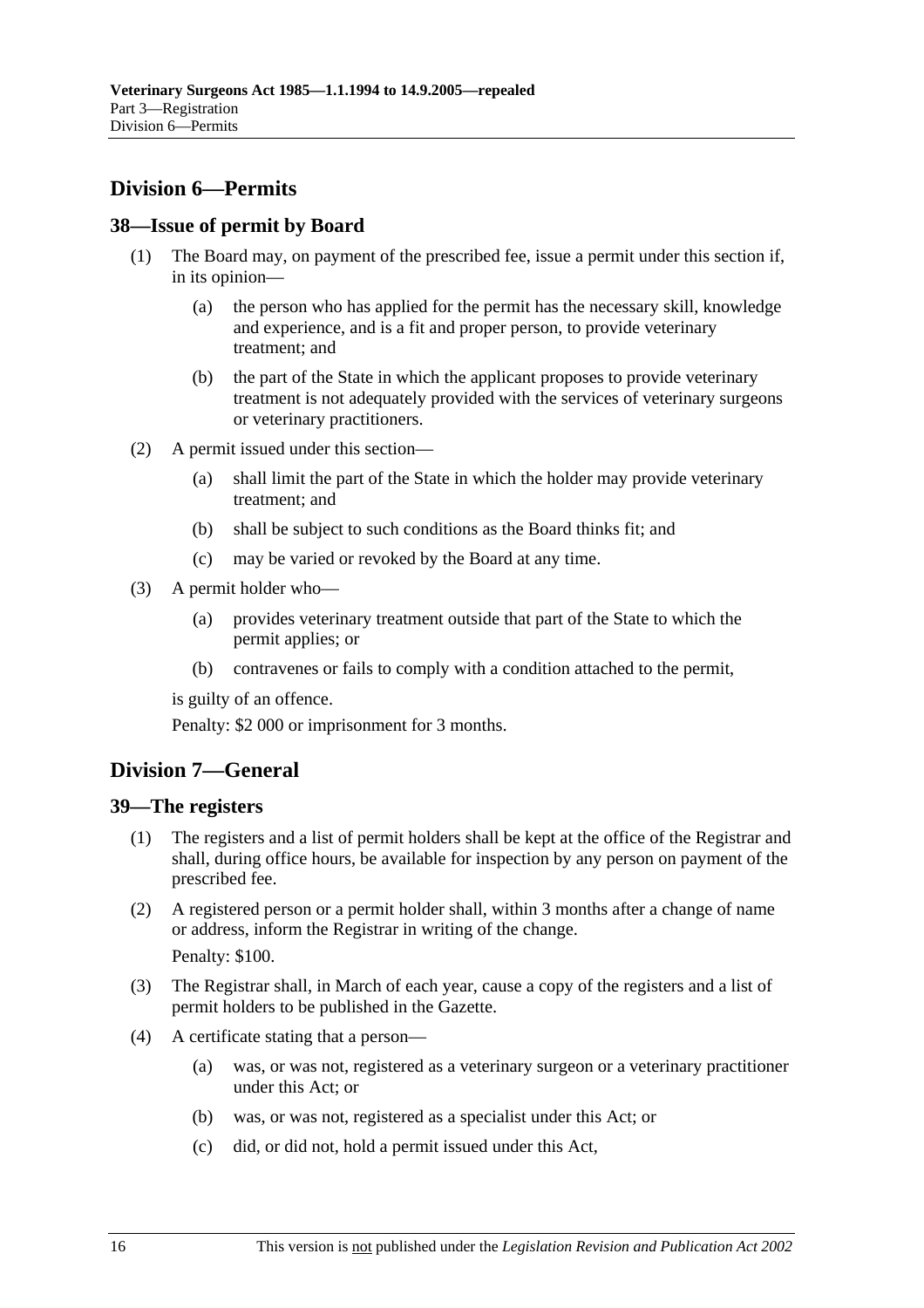and purporting to be signed by the Registrar shall, in legal proceedings, in the absence of proof to the contrary, be accepted as proof of the matters stated as at the date, or during the period, specified in the certificate.

### **40—Fees**

- (1) Subject to this Act, a person who has not paid the prescribed registration or reinstatement fee and the prescribed annual practice fee shall not be registered or reinstated (as the case requires) on a register.
- (2) Every registered person shall, in each calendar year, before the date fixed for that purpose by the Board, pay to the Board the prescribed annual practice fee and the Board may remove from the register the name of a person who fails to do so.
- (3) The Governor may, by regulation, exempt a person or a class of persons from the obligation to pay a fee under this section.

### **41—Removal from register on request**

The Registrar shall, at the request of a registered person, remove that person's name from the register.

### **42—Removal of name from specialist register**

A name that is removed from the register of veterinary surgeons or from the register of veterinary practitioners shall, if it is on the specialist register, be removed from that register also.

### **43—Removal of name from register on suspension**

Upon the suspension of the registration of a person under this Act, that person's name shall be removed by the Registrar from the registers in which it appears.

## **Part 4—Proceedings before the Board**

### **44—Inquiries by the Board as to competence**

- (1) A complaint alleging that within a period of 12 months immediately preceding the laying of the complaint a registered person has practised in a branch of veterinary surgery without having or exercising adequate or sufficient knowledge, experience or skill may be laid before the Board by—
	- (a) the Registrar; or
	- (b) the Minister; or
	- (c) The Australian Veterinary Association, South Australian Division; or
	- (d) a registered person; or
	- (e) the owner of an animal who is aggrieved by the standard of veterinary treatment provided to the animal by the registered person.
- (2) Where a complaint has been laid under this section, the Board shall, unless it considers the complaint frivolous or vexatious, inquire into the subject matter of the complaint.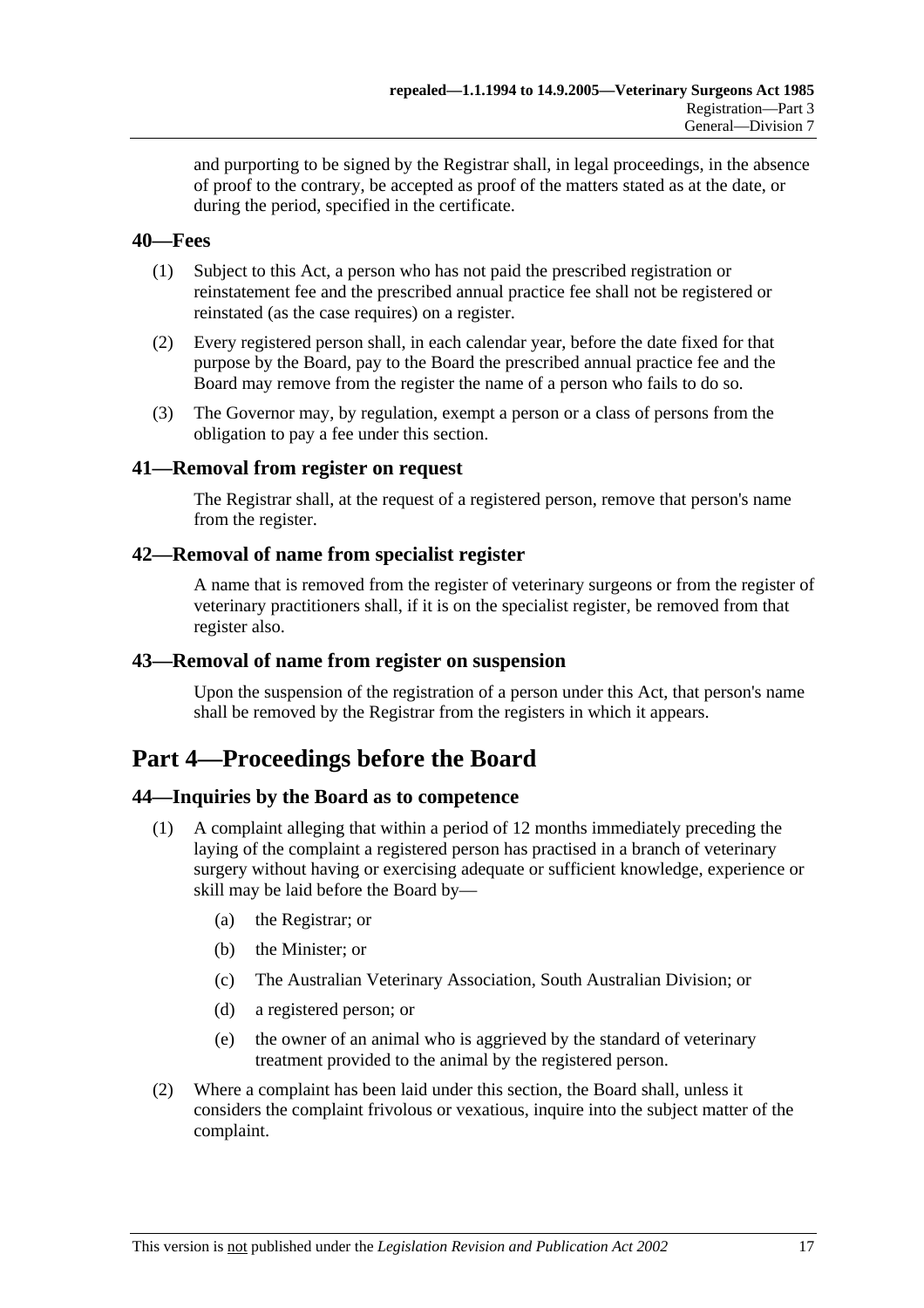(3) If, after conducting an inquiry under this section, the Board is satisfied that the matters alleged in the complaint have been established, it may, by order, impose conditions restricting the right of the person against whom the complaint was laid to practise veterinary surgery.

### **45—Incapacity of registered persons**

Where, on the application of—

- (a) the Registrar; or
- (b) the Minister; or
- (c) The Australian Veterinary Association, South Australian Division; or
- (d) a registered person,

the Board is satisfied that the ability of a registered person to practise veterinary surgery is impaired by mental or physical incapacity to such an extent that it is desirable, in the public interest, that an order be made under this section, the Board may, by order, exercise one or both of the following powers:

- (e) suspend that person's registration until the Board is satisfied with that person's recovery from the incapacity or for such lesser period as the Board determines; or
- (f) impose conditions restricting that person's right to practise veterinary surgery.

### **46—Power to require registered person to submit to examination**

- (1) For the purpose of inquiring into the mental or physical capacity of a registered person under this Part, the Board may (without derogation from its other powers under this Act) order the person concerned to submit to an examination by a medical practitioner appointed by the Board.
- (2) The Board may suspend the registration of a person who fails to submit to an examination ordered by the Board under subsection (1) and that suspension shall remain in force until the examination is made.

### **47—Inquiries by Board as to unprofessional conduct**

- (1) A complaint alleging unprofessional conduct—
	- (a) on the part of a registered person; or
	- (b) on the part of a person who was at the relevant time a registered person,

may be laid before the Board by—

- (c) the Registrar; or
- (d) the Minister; or
- (e) The Australian Veterinary Association, South Australian Division; or
- (f) a registered person; or
- (g) a person who is aggrieved by conduct of the registered person.
- (2) Where a complaint has been laid under this section, the Board shall, unless it considers the complaint frivolous or vexatious, inquire into the subject matter of the complaint.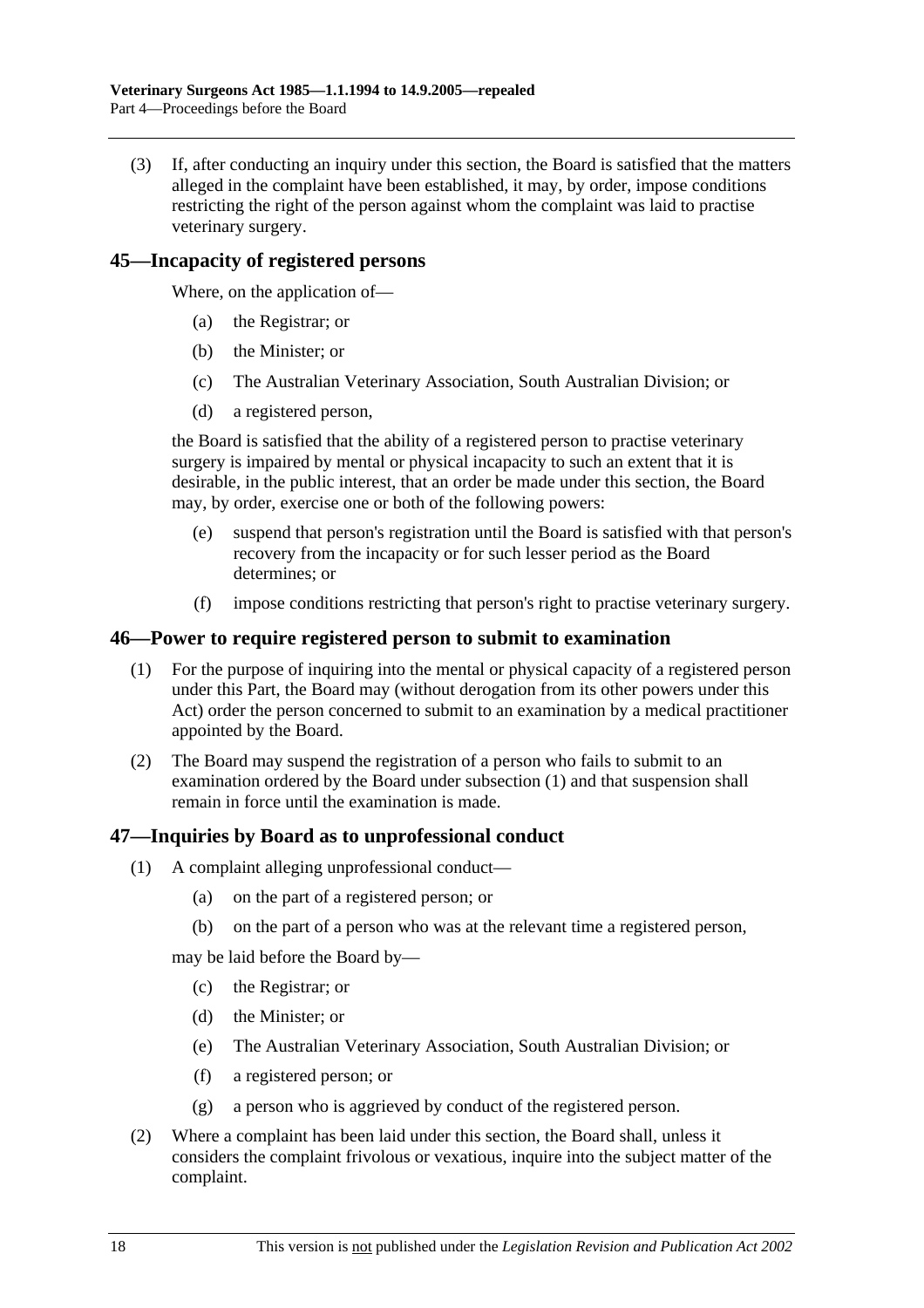- (3) If, after conducting an inquiry under this section, the Board is satisfied that the registered person or the person who was formerly registered under this Act is guilty of the alleged unprofessional conduct—
	- (a) it may, in the case of a registered person, exercise, by order, one or more of the following powers:
		- (i) administer a reprimand;
		- (ii) order payment of a fine not exceeding \$2 000;
		- (iii) impose conditions restricting that person's right to practise veterinary surgery;
		- (iv) suspend that person's registration, either absolutely or conditionally, by removing that person's name from one or more of the registers for a period not exceeding one year;
		- (v) cancel that person's registration on any one or more of the registers; or
	- (b) it may, in the case of a person formerly registered under this Act, order payment of a fine not exceeding \$2 000.

### **48—Variation etc of conditions imposed by Board**

- (1) The Board may, at any time, on application by a registered person, vary or revoke a condition imposed by the Board under this Part or under Part 3 or imposed by this Act, in relation to that person's registration under this Act.
- (2) The Registrar, the Minister and The Australian Veterinary Association, South Australian Division shall be entitled to appear and be heard on an application under this section.

### **49—Provisions as to inquiries**

- (1) The Board shall give to all of the parties to proceedings under this Division not less than 14 days written notice of the time and place at which it intends to conduct the proceedings, and shall afford to the parties a reasonable opportunity to call and give evidence, to examine or cross-examine witnesses and to make submissions to the Board.
- (2) If a party to whom notice has been given pursuant to subsection (1) does not attend at the time and place fixed by the notice, the Board may proceed to hear and determine the complaint or application in the absence of that party.
- (3) In the course of proceedings, the Board may—
	- (a) receive in evidence a transcript of evidence taken in proceedings before a court, tribunal or other body constituted under the law of South Australia or of any other State or Territory of the Commonwealth or of another country, and draw any conclusions of fact from the evidence that it considers proper;
	- (b) adopt, as in its discretion it considers proper, any findings, decision, judgment, or reasons for judgment, of any such court, tribunal or body that may be relevant to the proceedings.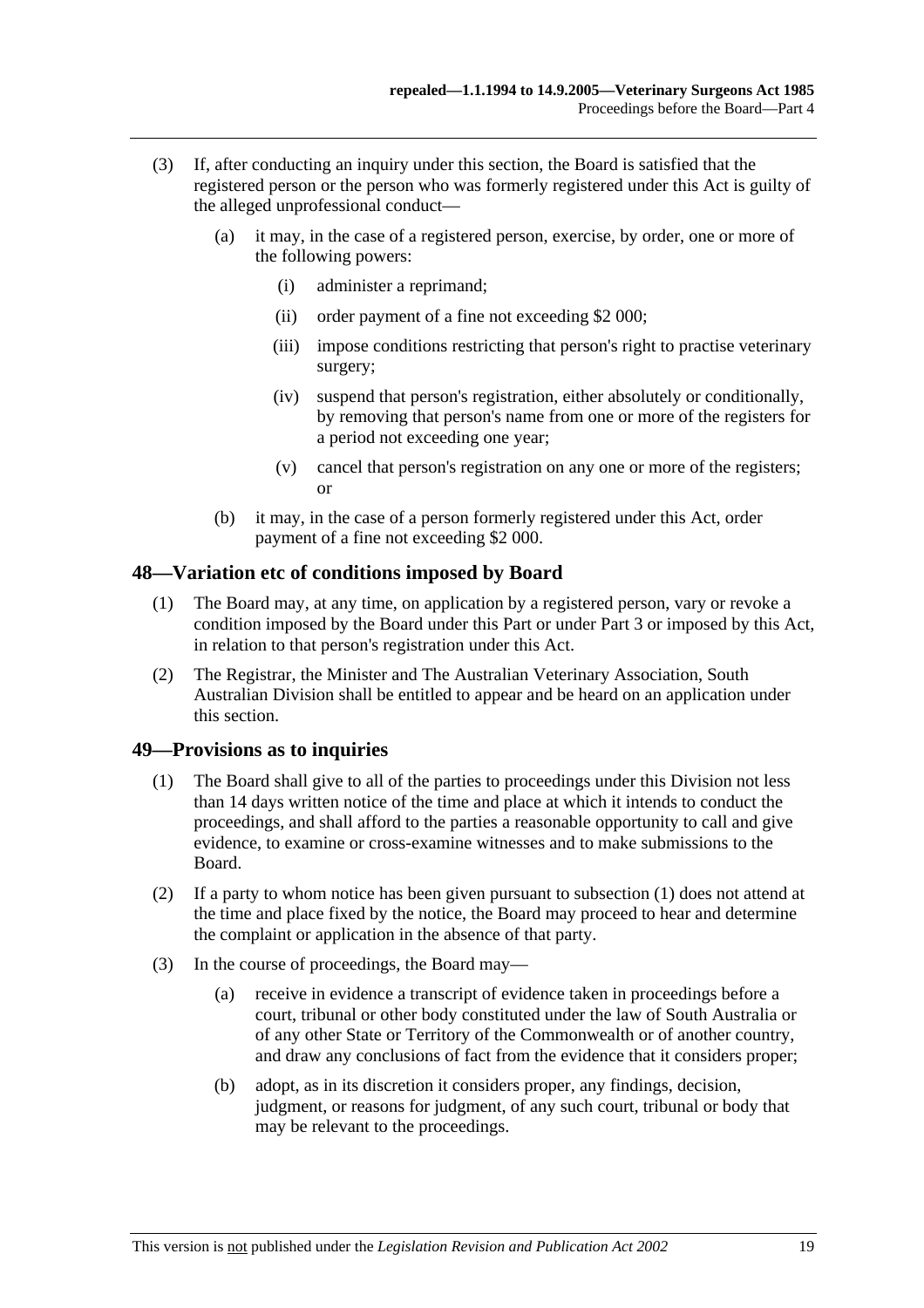### **50—Suspension of registration pending determination of complaint**

Where—

- (a) a complaint alleging unprofessional conduct has been laid before the Board against a person who is registered under this Act and who was registered pursuant to legislation that corresponds to this Act in another State or Territory of the Commonwealth or in another country; and
- (b) the registration of that person in that other State, Territory or country was suspended or cancelled by reason of conduct that is the subject matter of the complaint before the Board,

the Board may suspend that person's registration under this Act pending its determination of the complaint.

# **Part 5—Appeals to the Supreme Court**

### **51—Appeal to Supreme Court**

- (1) Subject to subsection (2), a right of appeal to the Supreme Court lies against—
	- (a) a refusal by the Board to register or to reinstate registration under this Act or the imposition by the Board of conditions in respect of registration; and
	- (b) a reprimand or order administered or made by the Board in proceedings under Part 4.
- (2) An appeal must be instituted within 60 days of the date of the decision, reprimand or order appealed against, but the Supreme Court may, if it is satisfied that it is just and reasonable in the circumstances to do so, dispense with the requirement that the appeal should be instituted within that time.
- (3) The Supreme Court may, on the hearing of an appeal, exercise any one or more of the following powers:
	- (a) affirm, vary or quash the decision, reprimand or order against which the appeal has been instituted and make any consequential or other order that may be just in the circumstances;
	- (b) remit the subject matter of the appeal to the Board for further hearing or consideration or for rehearing;
	- (c) make any order as to costs.
- (4) When ordering the remission of the subject matter of an appeal to the Board for rehearing, the Court may disqualify a member from rehearing the matter and, in that case, the deputy of that member may, if the deputy is not also disqualified, take the place of that member for the purposes of the hearing.

### **52—Operation of order may be suspended**

- (1) Where an order has been made by the Board and an appeal against the order has been instituted, or is intended, the operation of the order may be suspended until the determination of the appeal.
- (2) A suspension under subsection (1) may be terminated—
	- (a) if the intended appeal is not in fact instituted; or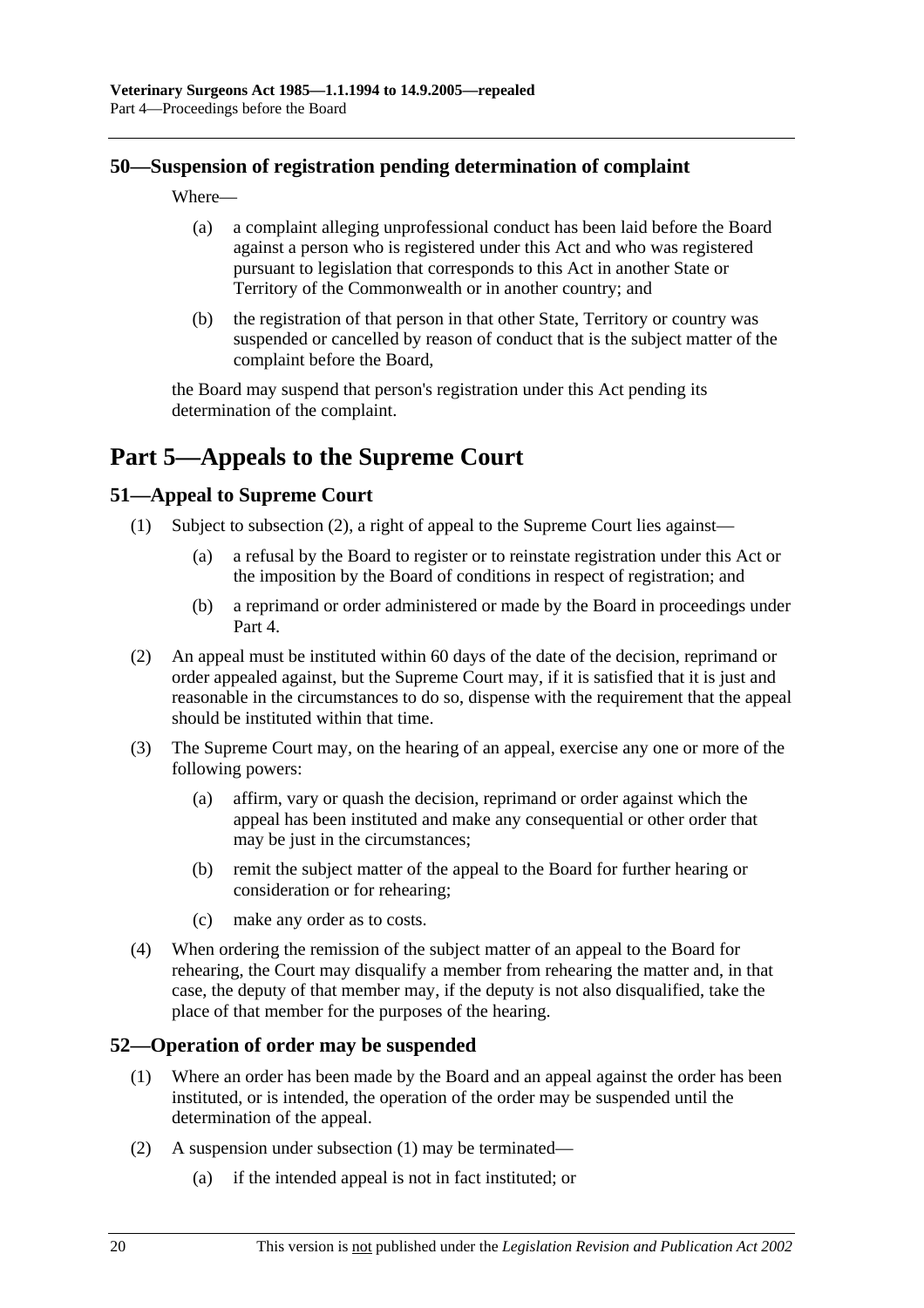- (b) if the appeal is withdrawn or lapses.
- (3) A suspension may be granted or terminated under this section by the Board or by the Supreme Court.

### **53—Variation of condition imposed by the Court**

- (1) The Supreme Court may, at any time, on application by a registered person, vary or revoke a condition imposed by the Court in relation to that person's registration under this Act.
- (2) The Board, the Minister and The Australian Veterinary Association, South Australian Division shall be entitled to appear and be heard on an application under this section.

## **Part 6—Miscellaneous**

#### **54—Practitioners to be indemnified against loss**

 (1) A veterinary surgeon or a veterinary practitioner who practises as such must be insured in a manner and to an extent approved by the Board against civil liabilities that might be incurred in the course of that practice.

Penalty: \$2 000.

 (2) The Board may, subject to such conditions as it thinks fit, exempt a person, or a class of persons, from the requirements of this section and may, whenever it thinks fit, revoke an exemption or revoke or vary the conditions under which an exemption operates.

#### **55—Penalty for breach of conditions**

A person who contravenes, or fails to comply with, a condition imposed by or under this Act in relation to that person's registration under this Act is guilty of an offence. Penalty: \$2 000.

### **56—Information relating to claim against a registered person to be provided**

Where a person has claimed damages or other compensation from a registered person for alleged negligence committed in the course of veterinary practice, the registered person concerned shall within 30 days after—

- (a) an order of a court to pay damages or other compensation in respect of the claim; or
- (b) the making of an agreement to pay a sum of money in settlement of the claim (whether with or without a denial of liability),

provide the Board with prescribed information relating to the claim.

Penalty: \$2 000.

#### **57—Service**

A notice or other document that is required by this Act to be given or served on a registered person shall be properly given or served if it is sent by certified mail to that person at that person's address appearing in the register.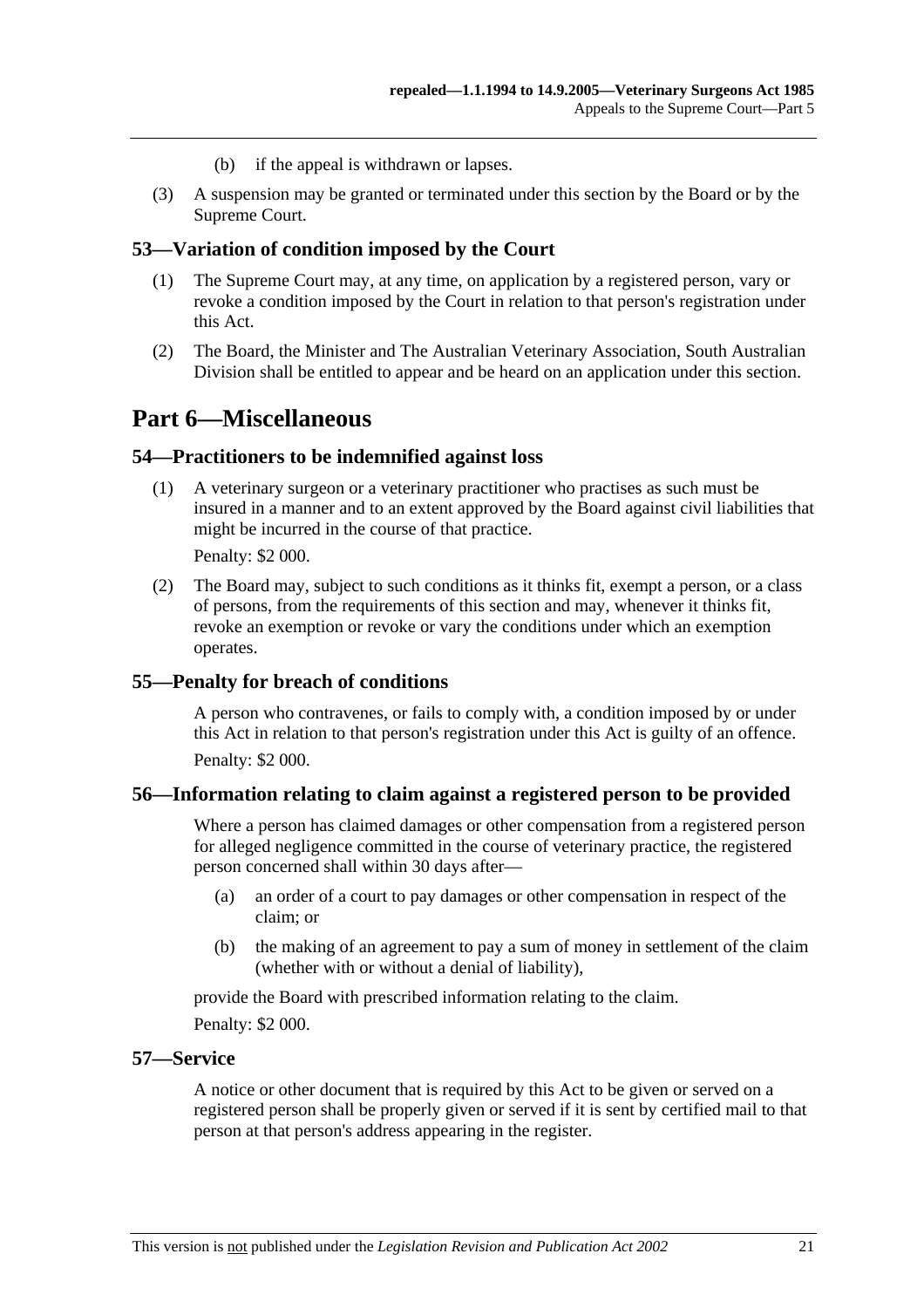### **58—Procurement of registration by fraud**

A person who by fraud or any other dishonest means procures his or her registration or the registration of another person under this Act (whether that registration is procured on initial application or on application for reinstatement of registration) is guilty of an offence.

Penalty: \$2 000.

### **59—Punishment of conduct that constitutes an offence**

Where conduct constitutes an offence and is also a ground for disciplinary action under this Act, the taking of disciplinary action under this Act is not a bar to conviction and punishment for the offence, nor is conviction and punishment for the offence a bar to disciplinary action under this Act.

### **60—Offences**

The offences constituted by this Act are summary offences.

### **61—Regulations**

- (1) The Governor may, on the recommendation of the Board, make such regulations as are contemplated by this Act or as are necessary or expedient for the purposes of this Act.
- (2) Without limiting the generality of the foregoing, those regulations may—
	- (a) prescribe qualifications, experience and other requirements for registration of any person or class of persons on a register; and
	- (b) prescribe rules of conduct to be observed by registered persons; and
	- (c) prescribe (or empower the Board to fix) fees or charges for the purposes of this Act and may provide for the recovery of a fee or charge so prescribed or fixed; and
	- (d) prescribe information to be included in a register maintained under this Act; and
	- (e) prescribe forms for the purposes of this Act; and
	- (f) regulate, restrict or prohibit the publication of advertisements by or on behalf of registered persons or classes of registered persons; and
	- (g) prescribe requirements to be observed by companies registered under this Act; and
	- (h) prescribe penalties, not exceeding \$2 000, for breach of, or non-compliance with, a regulation.
- (3) This section is in addition to, and does not derogate from, any other provision of this Act providing for the making of regulations.

## **Schedule—Transitional provisions**

(1) All property, rights and liabilities vested in or attached to the former board immediately before the repeal of the repealed Act shall, upon the commencement of this Act, vest in or attach to the Board.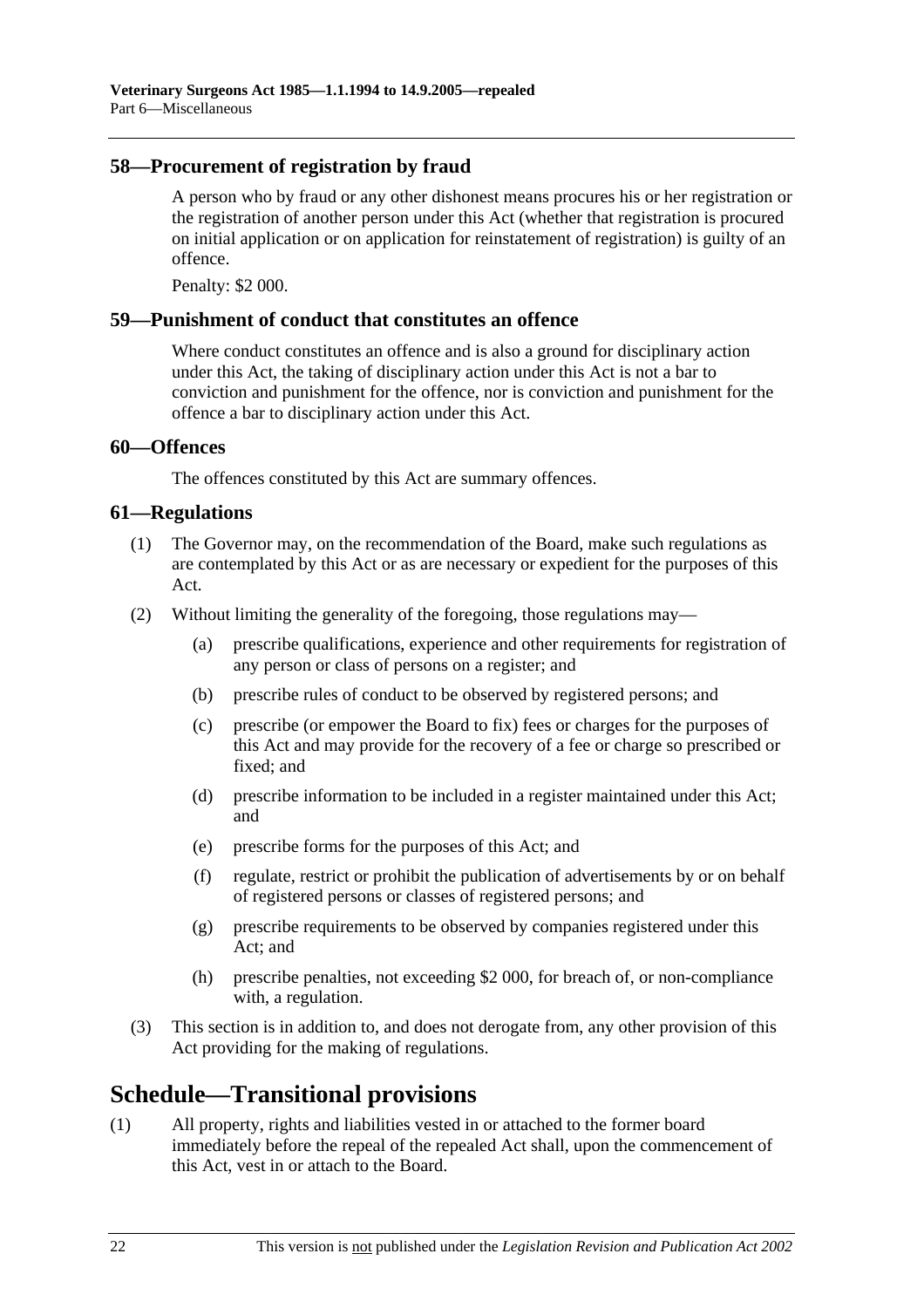- (2) A reference in an instrument (whether or not of a statutory nature) to the former board shall, where the context admits, be construed as a reference to the Board.
- (3) A person registered on a register under the repealed Act immediately before the commencement of this Act shall be deemed to have been registered on the corresponding register under this Act upon the conditions (if any) to which his or her registration was subject under the repealed Act.
- (4) A person who, immediately before the commencement of this Act, held a permit issued under the repealed Act shall be deemed to be the holder of a permit issued by the Board under this Act on the same terms and conditions to which the permit under the repealed Act was subject.
- (5) A person who, immediately before the commencement of this Act, was registered temporarily under the repealed Act shall be deemed to be registered under this Act for a period ending when the registration under the repealed Act would have ended if that Act had not been repealed and that person's registration under this Act shall be subject to the same conditions *mutatis mutandis* as the conditions to which the registration under the repealed Act was subject.
- (6) The name of a person deemed to have been registered under this Act by virtue of clause (3) or (5) shall, without payment of a registration fee, be entered in the appropriate register under this Act.
- (7) The registration under this Act of a person who had given an undertaking (that was in force immediately before the commencement of this Act) to the former board pursuant to section  $25(2)(c)$  of the repealed Act shall be subject to a condition requiring compliance with that undertaking.
- (8) Where a person whose name was removed from a register under the repealed Act for any reason and whose name had not, before the repeal of that Act, been reinstated on that register applies for registration under this Act, the Board may deal with the application as though it were an application for reinstatement under this Act.